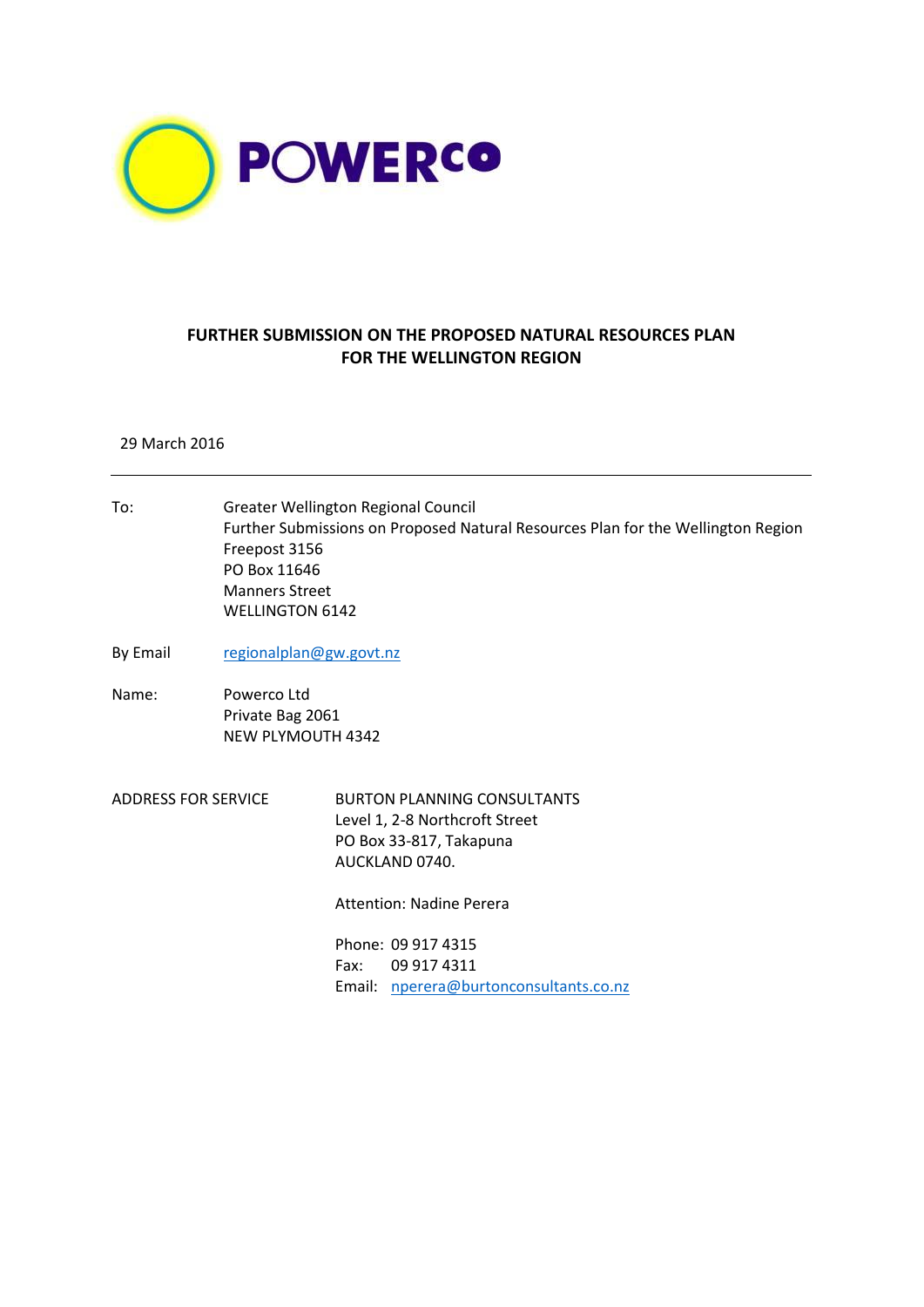## **1 INTRODUCTION**

- 1.1 Powerco Limited (Powerco) is New Zealand's second largest gas and electricity Distribution Company and has experience with energy distribution in New Zealand spanning more than a century. The Powerco network spreads across the upper and lower central North Island servicing over 400,000 consumers, which represents 46% of the gas connections and 16% of the electricity connections in New Zealand.
- 1.2 Powerco's electricity networks are in Tauranga, Thames, Coromandel, Eastern and Southern Waikato, Taranaki, Wanganui, Rangitikei, Manawatu and the Wairarapa. Its gas pipeline networks are in Taranaki, Hutt Valley, Porirua, Wellington, Horowhenua, Manawatu and the Hawkes Bay. Consumers are served through Powerco assets including over 27,000 kilometres of electricity lines (including overhead lines and underground cables) and 5,800 kilometres of gas pipelines.
- 1.3 Powerco's gas and electricity networks are recognised in the Wellington Regional Policy Statement (*RPS*) as regionally significant infrastructure. It is, therefore, appropriate that their management is comprehensively addressed in the Proposed Natural Resources Plan for the Wellington Region (*the Proposed Plan).* Accordingly, Powerco has an interest in the Plan that is greater than the interest that the general public has.

## **2 POWERCO WISHES TO BE HEARD IN SUPPORT OF THIS SUBMISSION**

- **3 IF OTHERS MAKE A SIMILAR SUBMISSION, POWERCO WOULD BE PREPARED TO CONSIDER PRESENTING A JOINT CASE AT ANY HEARING.**
- **4 POWERCO COULD NOT GAIN AN ADVANTAGE IN TRADE COMPETITION THROUGH THIS FURTHER SUBMISSION.**
- **5 POWERCO ARE DIRECTLY AFFECTED BY AN EFFECT OF THE SUBJECT MATTER OF THE SUBMISSION THAT-**
	- **(A) ADVERSELY AFFECTS THE ENVIRONMENT; AND**
	- **(B) DOES NOT RELATE TO TRADE COMPETITION OR THE EFFECTS OF TRADE COMPETITION.**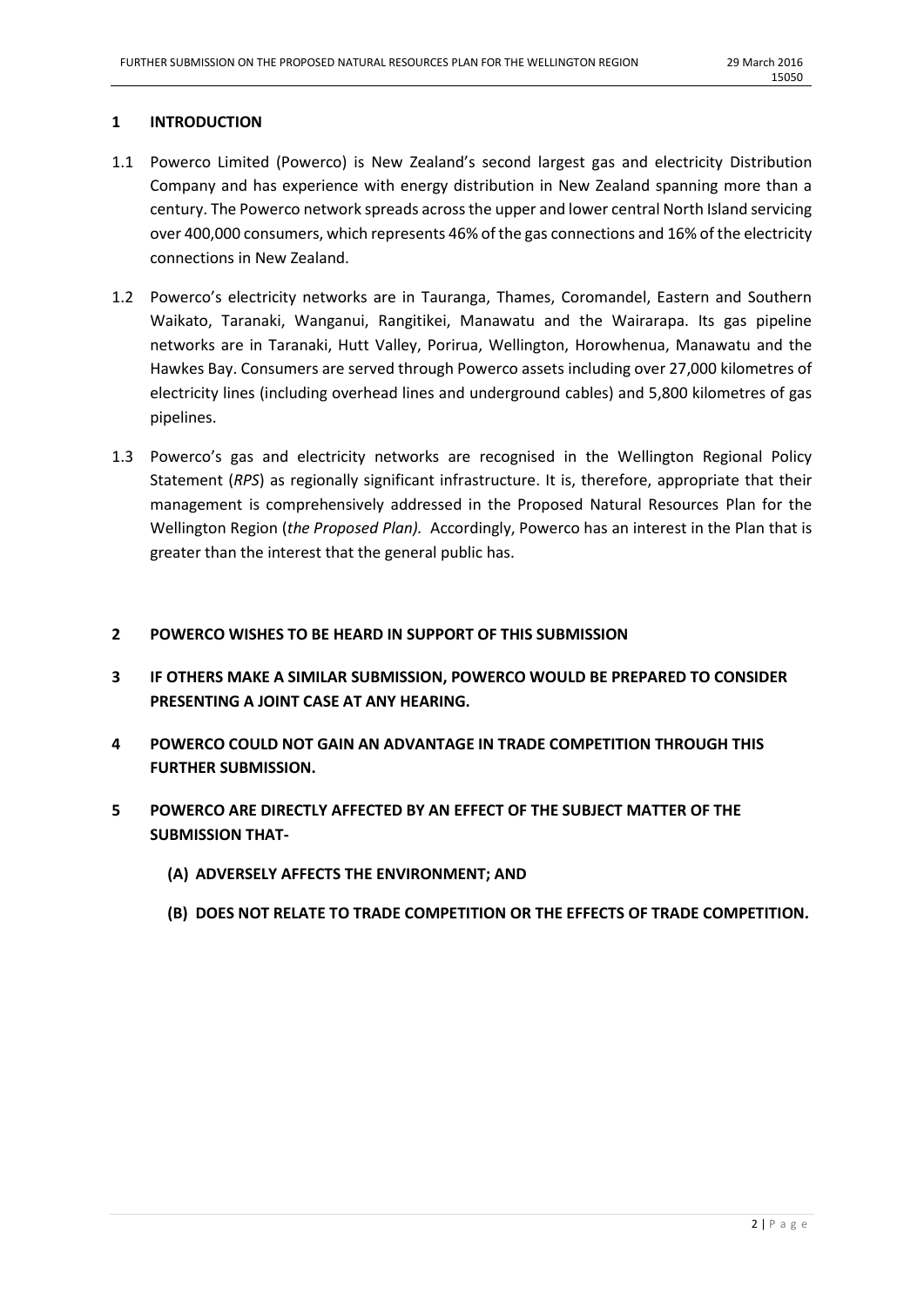Dated at TAKAPUNA this 29<sup>th</sup> day of March 2016 Signature of person authorised to sign on behalf of Powerco

 $M_{\textrm{K}}$ 

Nadine Perera **Principal Planner**

Address for Service: (as per cover sheet)

BURTON PLANNING CONSULTANTS LIMITED PO Box 33-817 Takapuna, 0740 AUCKLAND

Attention: Nadine Perera

Phone: 09 917 4315 Fax: 09 917 4311 Email: [nperera@burtonconsultants.co.nz](mailto:nperera@burtonconsultants.co.nz)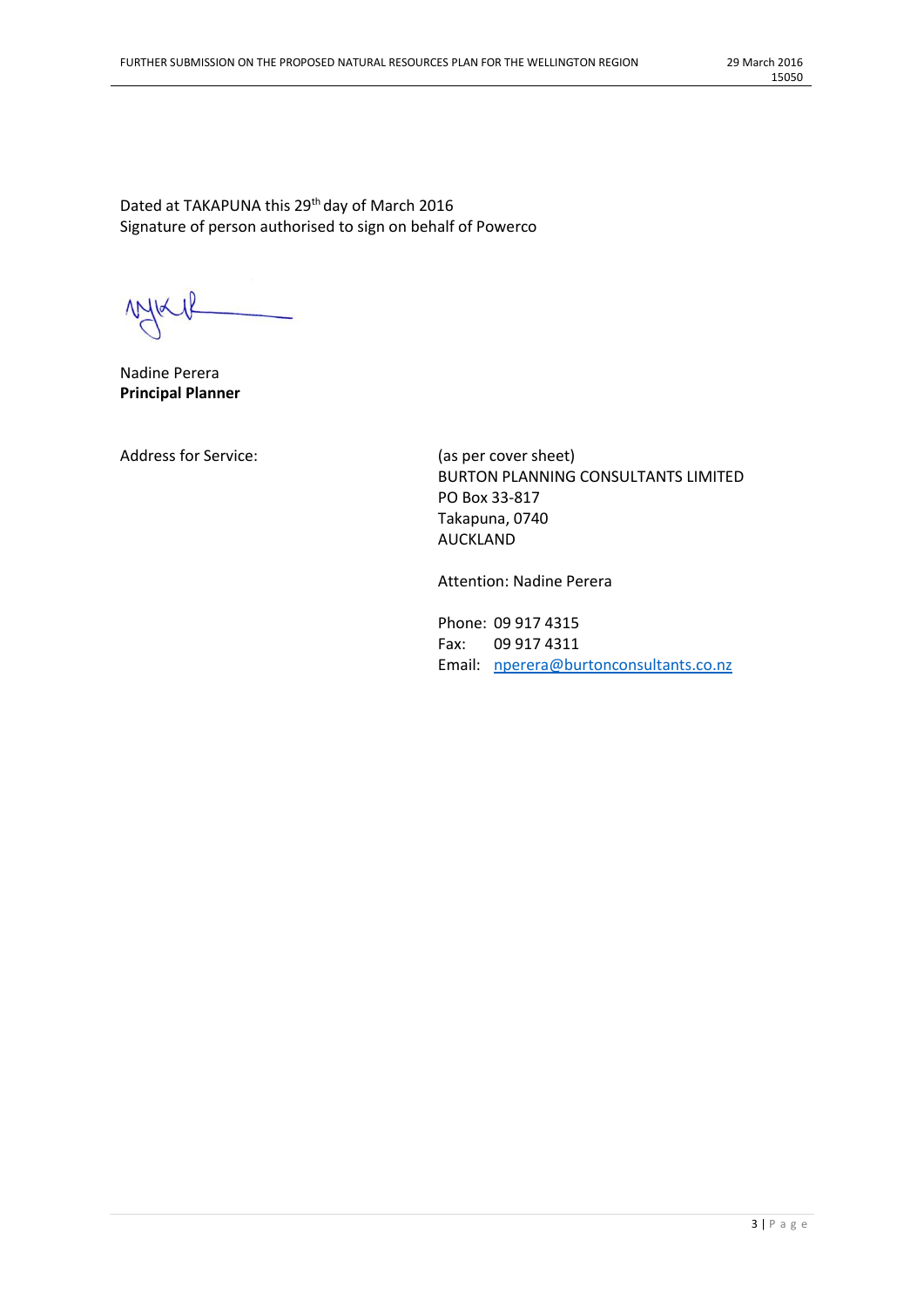| Name of<br>Person/group<br>making original<br>submission.                      | <b>Original</b><br>submission<br>Number. | Provision.                                            | Support/<br>Oppose<br>Original<br><b>Submission</b> | Parts of the Submission Supported/Opposed.                                                                                                                                                                                                                                                                                                                                                                    | Reasons.                                                                      | <b>Relief Sought</b><br>Allow/<br>Disallow. |
|--------------------------------------------------------------------------------|------------------------------------------|-------------------------------------------------------|-----------------------------------------------------|---------------------------------------------------------------------------------------------------------------------------------------------------------------------------------------------------------------------------------------------------------------------------------------------------------------------------------------------------------------------------------------------------------------|-------------------------------------------------------------------------------|---------------------------------------------|
| <b>Definitions</b>                                                             |                                          |                                                       |                                                     |                                                                                                                                                                                                                                                                                                                                                                                                               |                                                                               |                                             |
| Vector Gas Ltd                                                                 | S145/008                                 | 70.00<br>Definition<br><b>Functional Need</b>         | Support                                             | Amend the definition to read<br>When an activity is dependent on having its<br>location, including in the coastal marine area or<br>in the beds of lakes and rivers.                                                                                                                                                                                                                                          | The submission is supported for<br>the reasons outlined in the<br>submission. | Allow                                       |
| Chorus NZ<br>Limited,<br>Spark New<br><b>Zealand Trading</b><br>Limited        | S144/002,<br>S98/002.                    | 79.00<br><b>Functional Need</b>                       | Support                                             | Amend the definition to provide greater clarity<br>around what the word 'dependent' entails.                                                                                                                                                                                                                                                                                                                  | The submission is supported for<br>the reasons outlined in the<br>submission. | Allow                                       |
| Wellington<br><b>Electricity Lines</b><br>Limited                              | S126/002.                                | 65.00<br>Earthworks                                   | Support.                                            | That the definition for Earthworks is retained;<br>however the exemptions to the definition should<br>be amended to read:<br>" Earthworks do not include:<br>$(d)(ii)$ electricity structures or lines"                                                                                                                                                                                                       | The submission is supported for<br>the reasons outlined in the<br>submission. | Allow                                       |
| Transpower NZ<br>Ltd                                                           | S165/048.                                | 65.00<br>Earthworks                                   | Support.                                            | Amend the definition of Earthworks as follows:<br>(d) the construction, repair, upgrade or<br>maintenance of:<br>(i) pipelines, and<br>(ii) electricity lines including the National Grid,<br>and<br>(iii) telecommunication structures or lines, and<br>(iv) radio communication structures, and<br>(v) firebreaks or fence lines<br>(e) upgrade, repair or maintenance of existing<br>roads and tracks, and | The submission is supported for<br>the reasons outlined in the<br>submission. | Allow                                       |
| Chorus NZ<br>Limited,<br><b>Spark New</b><br><b>Zealand Trading</b><br>Limited | S144/003,<br>S98/003                     | 133.00<br>Operational<br>Requirement                  | Support                                             | Amend definition to provide greater clarity what<br>'needs to be carried out' entails. Definitions of<br>both function and operational need to be<br>reviewed or delete both definitions.                                                                                                                                                                                                                     | The submission is supported for<br>the reasons outlined in the<br>submission. | Allow                                       |
| Vector Gas Ltd                                                                 | S145/012                                 | 147.00<br>Regionally<br>Significant<br>Infrastructure | Support                                             | Amend the definition to read<br>Regionally significant infrastructure includes:<br>Pipelines and incidental equipment and<br>$\bullet$<br>facilities for the distribution or transmission                                                                                                                                                                                                                     | The submission is supported for<br>the reasons outlined in the<br>submission. | Allow                                       |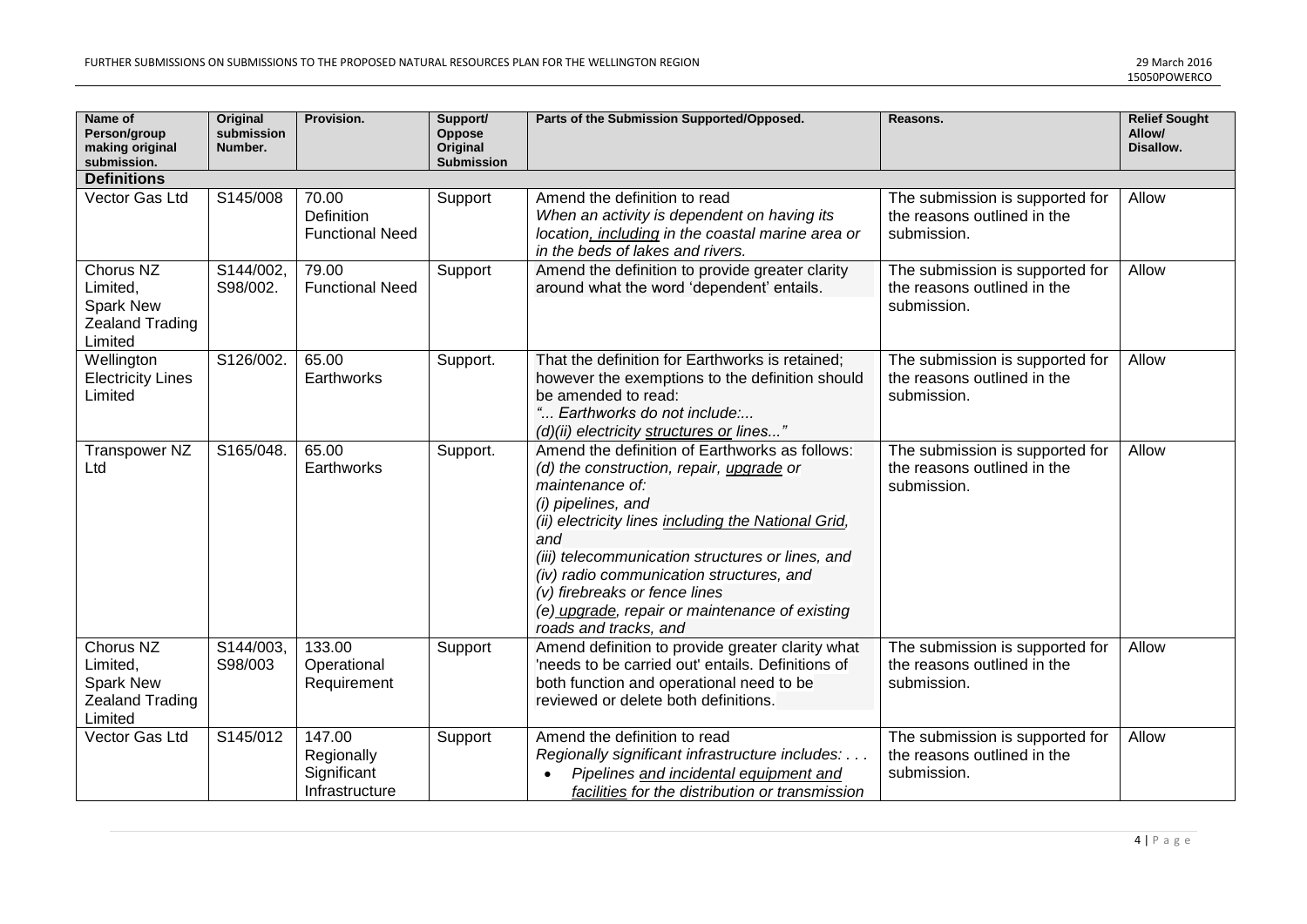| Name of<br>Person/group<br>making original<br>submission. | <b>Original</b><br>submission<br>Number. | Provision.                               | Support/<br><b>Oppose</b><br>Original<br><b>Submission</b> | Parts of the Submission Supported/Opposed.                                                                                                                                                                                                                                                                                                                                                                                                                                                                                  | Reasons.                                                                                                                                                                                                                                                                                                                                                                                                                                                       | <b>Relief Sought</b><br>Allow/<br>Disallow. |
|-----------------------------------------------------------|------------------------------------------|------------------------------------------|------------------------------------------------------------|-----------------------------------------------------------------------------------------------------------------------------------------------------------------------------------------------------------------------------------------------------------------------------------------------------------------------------------------------------------------------------------------------------------------------------------------------------------------------------------------------------------------------------|----------------------------------------------------------------------------------------------------------------------------------------------------------------------------------------------------------------------------------------------------------------------------------------------------------------------------------------------------------------------------------------------------------------------------------------------------------------|---------------------------------------------|
|                                                           |                                          |                                          |                                                            | of natural or manufactured gas or<br>petroleum.                                                                                                                                                                                                                                                                                                                                                                                                                                                                             |                                                                                                                                                                                                                                                                                                                                                                                                                                                                |                                             |
| Vector Gas Ltd                                            | S145/013                                 | 149.00<br><b>Residual Effects</b>        | Support                                                    | Retain the definition of residual effects.                                                                                                                                                                                                                                                                                                                                                                                                                                                                                  | The submission is supported for<br>the reasons outlined in the<br>submission.                                                                                                                                                                                                                                                                                                                                                                                  | Allow                                       |
| NZ Transport<br>Agency                                    | S146/031.                                | 153 Reverse<br>Sensitivity<br>Definition | Support.                                                   | Amend the definition of reverse sensitivity:<br>The vulnerability of an existing lawfully-<br>established activity to other activities in the<br>vicinity which are sensitive to adverse<br>environmental effects that may be generated by<br>such existing activities, thereby creating the<br>potential for the operation, maintenance,<br>upgrade and development of such existing<br>activity to be constrained.                                                                                                        | It is appropriate to recognise the<br>vulnerability of existing lawfully<br>established activities to<br>proposed new activities in the<br>vicinity which may be sensitive<br>to the effects generated by the<br>existing activities. The<br>additional words sought by the<br>NZTA provide better protection<br>for established activities.                                                                                                                   | Allow                                       |
| Wellington<br><b>Electricity lines</b><br>Limited         | S126/007.                                | 184.00<br>Temporary<br><b>Structure</b>  | Support.                                                   | Amend the definition of Temporary Structures to<br>allow network utilities to erect and operate<br>temporary structures for a period no more than 6<br>continuous months.                                                                                                                                                                                                                                                                                                                                                   | The submission is supported for<br>the reasons outlined in the<br>submission.                                                                                                                                                                                                                                                                                                                                                                                  | Allow                                       |
| Wellington<br><b>Electricity Lines</b><br>Limited         | S126/008.                                | 189.00<br>Upgrade                        | Support.                                                   | Support the term 'Upgrade' being defined in the<br>Proposed Plan and seek it is retained, unaltered.                                                                                                                                                                                                                                                                                                                                                                                                                        | The submission is supported for<br>the reasons outlined in the<br>submission.                                                                                                                                                                                                                                                                                                                                                                                  | Allow                                       |
| <b>Meridian Energy</b><br>Limited                         | S82/007.                                 | 189.00<br>Upgrade                        | Support.                                                   | Amend the definition of 'upgrade' as follows (or<br>similar wording):<br>Use and development to bring existing<br>structures or facilities up to current standards or<br>to improve the functional characteristics of<br>structures or facilities, provided the upgrading<br>itself does not give rise to any significant<br>adverse effects on the environment and<br>provided that the effects of the activity are the<br>same or similar in character, intensity and scale<br>as the existing structure and activity and | The further submitter supports<br>the inclusion of 'or to improve<br>the functional characteristics of<br>the structures or facilities'. That<br>is a reasonable interpretation of<br>upgrades. The inclusion of 'the<br>upgrading itself does not give<br>rise to any significant adverse<br>effects on the environment and<br>provided' it is not supported.<br>The latter text is considered<br>unnecessary in the context of<br>the effects of the upgrade | Allow in part                               |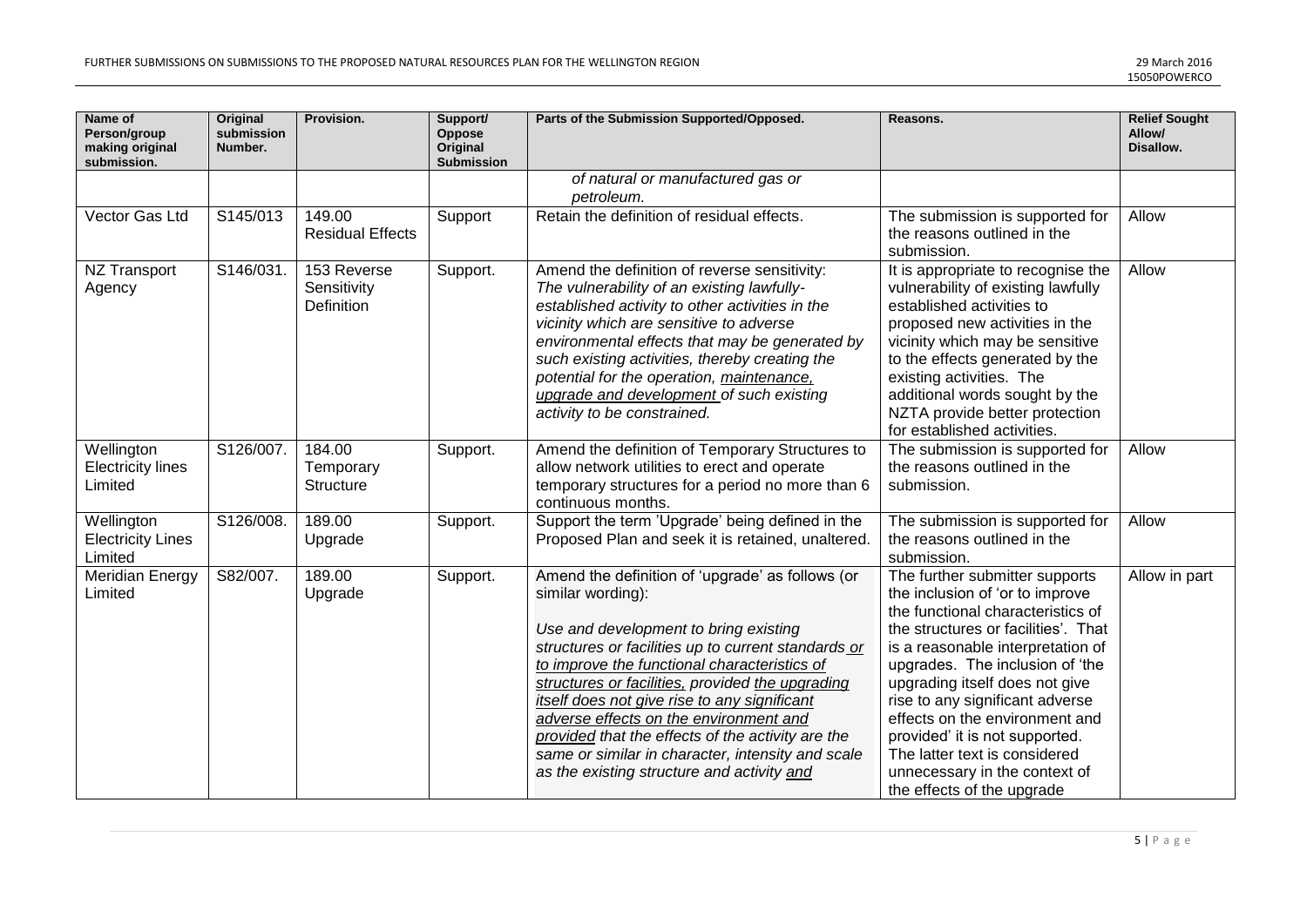| Name of<br>Person/group<br>making original<br>submission. | <b>Original</b><br>submission<br>Number. | Provision.                                 | Support/<br>Oppose<br>Original<br>Submission | Parts of the Submission Supported/Opposed.                                                                                                                                                                                                                                                                                                                                                                                                                                                                                                                                | Reasons.                                                                                                                                                                                                                                                                                                                                                                                                                                                                                                                                      | <b>Relief Sought</b><br>Allow/<br>Disallow. |
|-----------------------------------------------------------|------------------------------------------|--------------------------------------------|----------------------------------------------|---------------------------------------------------------------------------------------------------------------------------------------------------------------------------------------------------------------------------------------------------------------------------------------------------------------------------------------------------------------------------------------------------------------------------------------------------------------------------------------------------------------------------------------------------------------------------|-----------------------------------------------------------------------------------------------------------------------------------------------------------------------------------------------------------------------------------------------------------------------------------------------------------------------------------------------------------------------------------------------------------------------------------------------------------------------------------------------------------------------------------------------|---------------------------------------------|
|                                                           |                                          |                                            |                                              | (a) in relation to renewable electricity generation<br>activities, includes increasing the generation or<br>transmission capacity, efficiency or security of<br>regionally significant infrastructure and replacing<br>support structures within the footprint of<br>authorised activities.                                                                                                                                                                                                                                                                               | activity having to be the same or<br>similar in character, intensity<br>and scale as the existing<br>structure and activity.                                                                                                                                                                                                                                                                                                                                                                                                                  |                                             |
| Wellington<br><b>Electricity Lines</b><br>Limited         | S126/010                                 | Vegetation<br>clearance<br>Definition      | Support in<br>part                           | Amend the definition of 'vegetation clearance' to<br>exclude trimming and maintenance activities<br>associated with electricity supply networks, as<br>follows:<br>"The clearance or destruction of woody<br>vegetation (exotic or native) by mechanical or<br>chemical means, including felling vegetation,<br>spraying of vegetation by hand or aerial means,<br>hand clearance, and the burning of vegetation.<br>Vegetation clearance for maintaining and<br>operating safe electricity supply networks is<br>exempt from the definition of vegetation<br>clearance." | The intent of the submission to<br>enable the clearance of<br>vegetation for the purposes of<br>maintaining and operating<br>electricity supply networks is<br>supported. However, Powerco<br>considers this same approach<br>should be applied in relation to<br>all types of infrastructure,<br>including its gas distribution<br>network. As an alternative,<br>appropriate provision should be<br>made in the rules to enable the<br>clearance of vegetation<br>associated with the operation<br>and maintenance of network<br>utilities. | Allow in part                               |
| Wellington<br><b>Electricity Lines</b><br>Limited         | S126/011.                                | 17.00<br>2.2 Definitions<br>New definition | Support.                                     | Add a new definition for 'Maintenance' as<br>follows:<br>"Maintenance means the replacement, repair or<br>renewal of existing infrastructure and where the<br>effects of that utility remain the same or similar<br>in character, intensity and scale."                                                                                                                                                                                                                                                                                                                   | This would provide a greater<br>degree of certainty than reliance<br>on the ordinary definition of<br>maintenance.                                                                                                                                                                                                                                                                                                                                                                                                                            | Allow                                       |
| Vector Gas Ltd                                            | S145/004                                 | 2.2 Definitions<br>New definition          | Support                                      | Add a new definition for 'best practicable<br>option':<br>Best practicable option, means the best site,<br>route or method for preventing or minimising the<br>adverse effects on the environment having<br>regard, among other things, to:                                                                                                                                                                                                                                                                                                                               | This definition includes a<br>reference to 'site and route' as<br>well as method and unlike the<br>RMA definition, applies in a<br>broader sense than to<br>discharges of contaminants or                                                                                                                                                                                                                                                                                                                                                     | Allow                                       |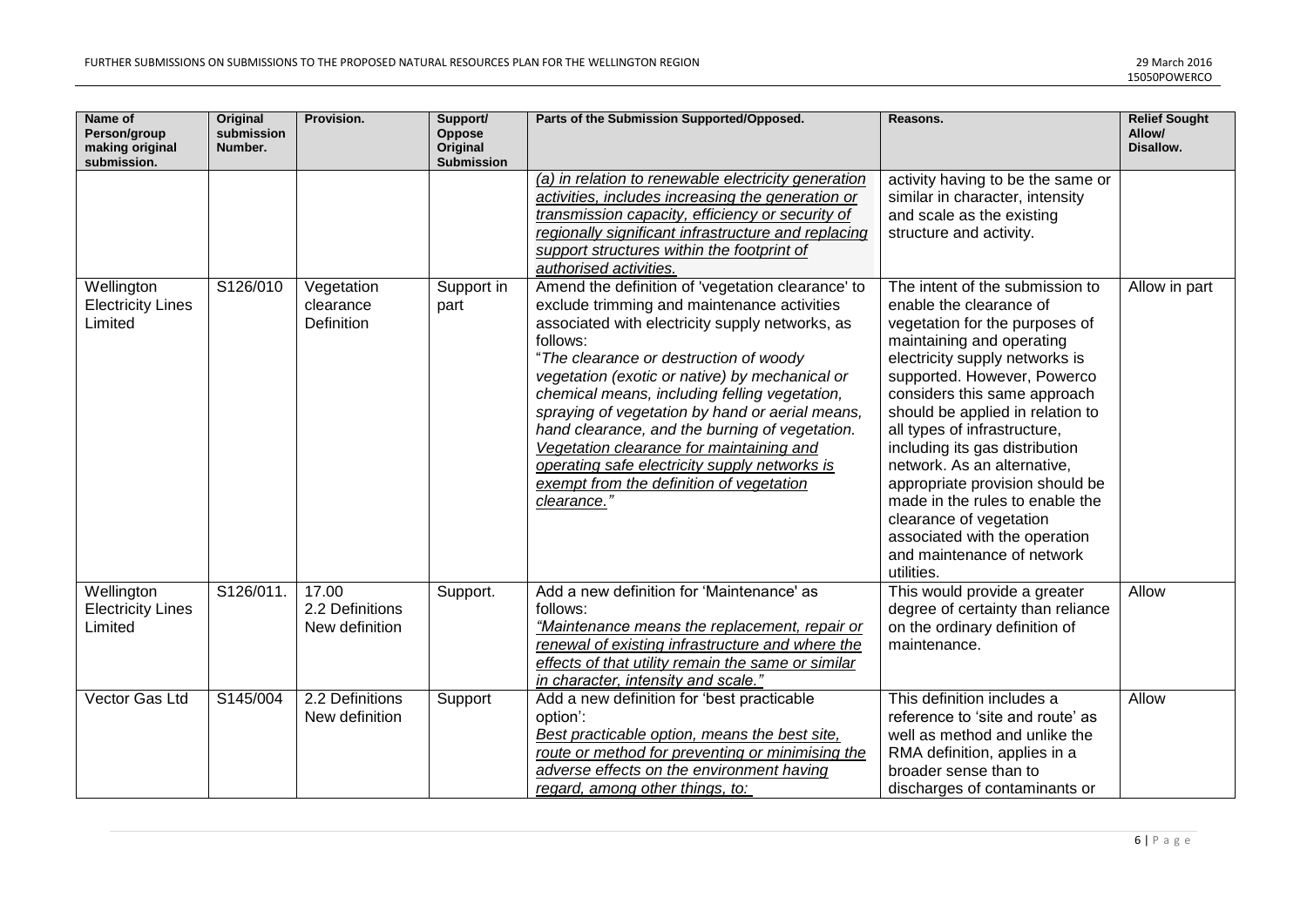| Name of<br>Person/group<br>making original<br>submission. | <b>Original</b><br>submission<br>Number. | Provision.                                                   | Support/<br>Oppose<br>Original<br>Submission | Parts of the Submission Supported/Opposed.                                                                                                                                                                                                                                                                                                                                         | Reasons.                                                                                                                                                                                                                                                                                                       | <b>Relief Sought</b><br>Allow/<br>Disallow. |
|-----------------------------------------------------------|------------------------------------------|--------------------------------------------------------------|----------------------------------------------|------------------------------------------------------------------------------------------------------------------------------------------------------------------------------------------------------------------------------------------------------------------------------------------------------------------------------------------------------------------------------------|----------------------------------------------------------------------------------------------------------------------------------------------------------------------------------------------------------------------------------------------------------------------------------------------------------------|---------------------------------------------|
|                                                           |                                          |                                                              |                                              | (a) the nature of the discharge or emission and<br>the sensitivity of the receiving environment to<br>adverse effects; and<br>(b) the financial implications, and the effects on<br>the environment, of that option when compared<br>with other options; and<br>(c) the current state of technical knowledge and<br>the likelihood that the option can be successfully<br>applied. | emission of noise. If best<br>practicable option is used in a<br>broader context then this<br>definition would be helpful.                                                                                                                                                                                     |                                             |
| <b>Objectives and Policies</b>                            |                                          |                                                              |                                              |                                                                                                                                                                                                                                                                                                                                                                                    |                                                                                                                                                                                                                                                                                                                |                                             |
| NZ Transport<br>Agency                                    | S146/064.                                | 205.10<br>3. Objectives                                      | Support.                                     | Add new objective:<br>Discharges associated with regionally significant<br>infrastructure are managed through the adoption<br>of the best practicable option.                                                                                                                                                                                                                      | It is appropriate to recognise<br>Best Practicable option within<br>the objectives.                                                                                                                                                                                                                            | Allow                                       |
| Vector Gas<br>Limited                                     | S145/016                                 | 205.10<br>3.<br>Objectives                                   | Support.                                     | Add new objective:<br>The safe, effective and efficient use, operation,<br>maintenance, upgrade and development of<br>regionally significant infrastructure is provided<br>for.<br>Add new Objective:                                                                                                                                                                              | The objective is required to<br>provide for, and address the<br>identified issues relating to,<br>infrastructure and to properly<br>give effect to the RPS.                                                                                                                                                    | Allow                                       |
|                                                           |                                          |                                                              |                                              | To recognise that regionally significant<br>infrastructure represents appropriate use and<br>development in all environments where there are<br>functional needs and / or operational<br>requirements.                                                                                                                                                                             |                                                                                                                                                                                                                                                                                                                |                                             |
| Ravensdown<br>Limited                                     | S310/012                                 | 210.10<br>3.2<br><b>Beneficial Use</b><br>and<br>Development | Support in<br>part                           | Add new Objective O13B that addresses reverse<br>sensitivity issues and requires new sensitive<br>activities to be appropriately located within the<br>existing environment recognising existing<br>lawfully established activities may generate<br>effects unacceptable to the new sensitive<br>activity.                                                                         | It is appropriate to include an<br>objective in relation to reverse<br>sensitivity effects. The existing<br>reverse sensitivity objectives<br>only apply to certain areas/<br>activities when they should<br>apply more broadly. The intent<br>of the submission is therefore<br>supported. A new objective to | Allow in part                               |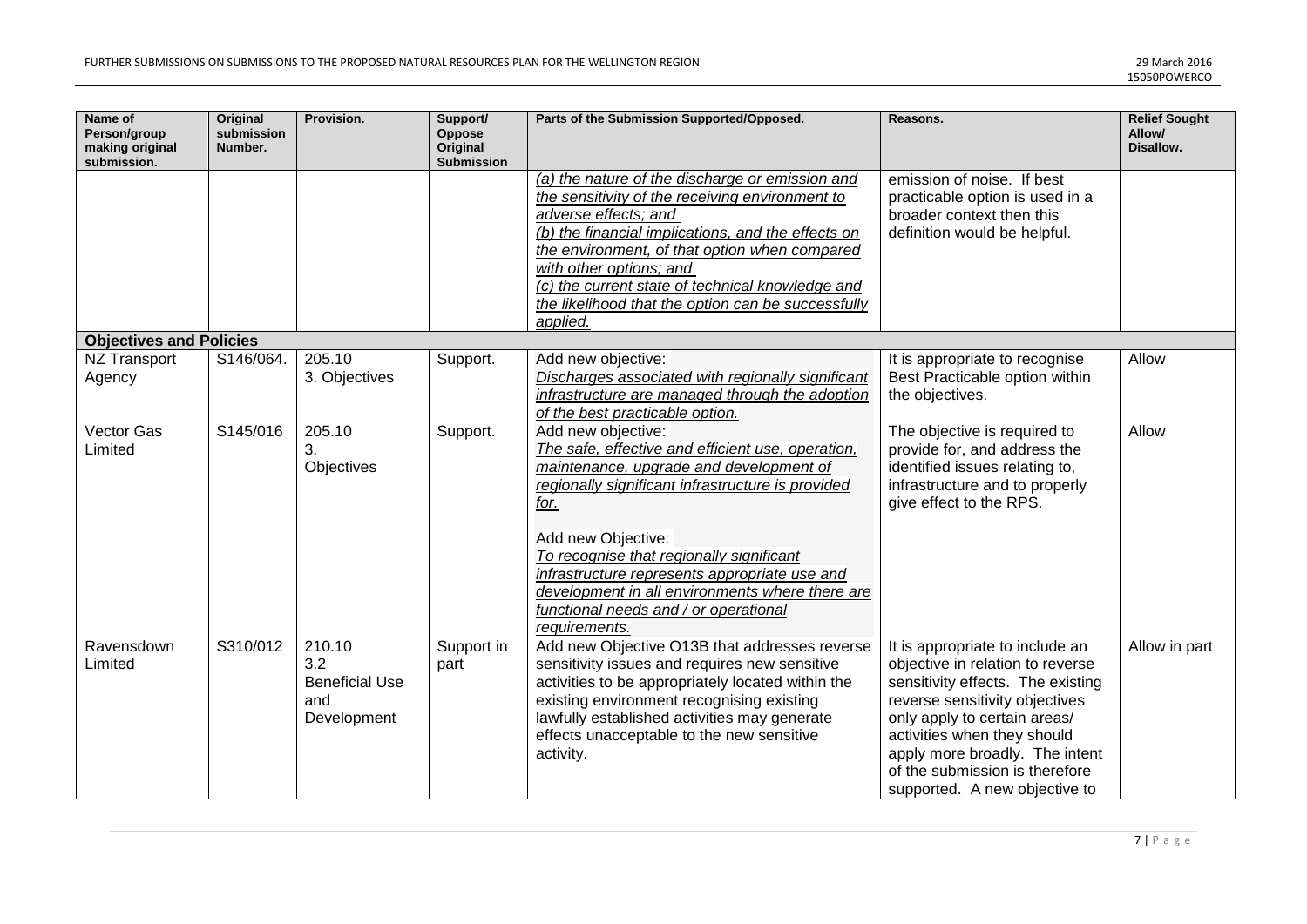| Name of<br>Person/group<br>making original<br>submission.               | <b>Original</b><br>submission<br>Number. | Provision.                                                                              | Support/<br>Oppose<br>Original<br><b>Submission</b> | Parts of the Submission Supported/Opposed.                                                                                                                                                                                                                                                                                                                                                                                                                                                                       | Reasons.                                                                                                                                                                                                                                                                                                       | <b>Relief Sought</b><br>Allow/<br>Disallow. |
|-------------------------------------------------------------------------|------------------------------------------|-----------------------------------------------------------------------------------------|-----------------------------------------------------|------------------------------------------------------------------------------------------------------------------------------------------------------------------------------------------------------------------------------------------------------------------------------------------------------------------------------------------------------------------------------------------------------------------------------------------------------------------------------------------------------------------|----------------------------------------------------------------------------------------------------------------------------------------------------------------------------------------------------------------------------------------------------------------------------------------------------------------|---------------------------------------------|
|                                                                         |                                          |                                                                                         |                                                     |                                                                                                                                                                                                                                                                                                                                                                                                                                                                                                                  | this effect could be supported,<br>subject to appropriate wording.                                                                                                                                                                                                                                             |                                             |
| Chorus NZ<br>Limited,<br>Spark New<br><b>Zealand Trading</b><br>Limited | S144/005,<br>S98/005                     | 217.00.<br>Objective 012:<br>Benefits of<br>regionally<br>significant<br>infrastructure | Support.                                            | Amend Objective O12 as follows:<br>Objective O12(Coastal)<br>The social, economic, cultural, and<br>environmental and health and safety benefits of<br>regionally significant infrastructure and<br>renewable electricity generation activities are<br>recognised.<br>Add new Objective O12A as follows:<br>Objective O12A<br>Recognise that some regionally significant<br>infrastructure has a functional need and/or<br>operational requirement to be located and/or<br>operated in a particular environment. | It is appropriate to recognise<br>and consider the health safety<br>benefits of regionally significant<br>infrastructure and that some<br>regionally significant<br>infrastructure has a functional<br>need and/or operational<br>requirement to be located<br>and/or operated in a particular<br>environment. | Allow                                       |
| Wellington<br>International<br>Airport                                  | S282/008                                 | 217.00<br>Objective 012:<br>Benefits of<br>Regionally<br>Significant<br>Infrastructure  | Support.                                            | Amend Objective O12 as follows:<br>The social, economic, cultural and<br>environmental benefits of regionally significant<br>infrastructure and renewable energy generation<br>activities are recognised and provided for.                                                                                                                                                                                                                                                                                       | It is appropriate to provide for<br>the use and development of<br>regionally significant<br>infrastructure. This will link the<br>'recognition' of the benefits<br>provided by infrastructure to the<br>realisation of such benefits<br>through development activity.                                          | Allow                                       |
| Transpower                                                              | S165/005.                                | 217.00<br>Objective 012:<br>Benefits of<br>Regionally<br>Significant<br>Infrastructure. | Support                                             | Amend Objective O12 as follows:<br>The social, economic, cultural and<br>environmental benefits at the national, regional<br>and local scale of regionally significant<br>infrastructure, and renewable energy generation<br>activities are recognised and provided for.                                                                                                                                                                                                                                         | The submission is supported for<br>the reasons outlined in the<br>submission.                                                                                                                                                                                                                                  | Allow                                       |
| South<br>Wairarapa<br>District Council,                                 | S366/041,<br>S367/041                    | 217.00<br>Objective 012:<br>Benefits of<br>Regionally                                   | Support.                                            | Reword Objective O13 to read:<br>The use, and ongoing operation, and upgrade of<br>regionally significant infrastructure and<br>renewable energy generation activities in the                                                                                                                                                                                                                                                                                                                                    | The wording simplifies and<br>clarifies the intent of the<br>objective. It is appropriate to<br>include upgrade in the objective.                                                                                                                                                                              | Allow.                                      |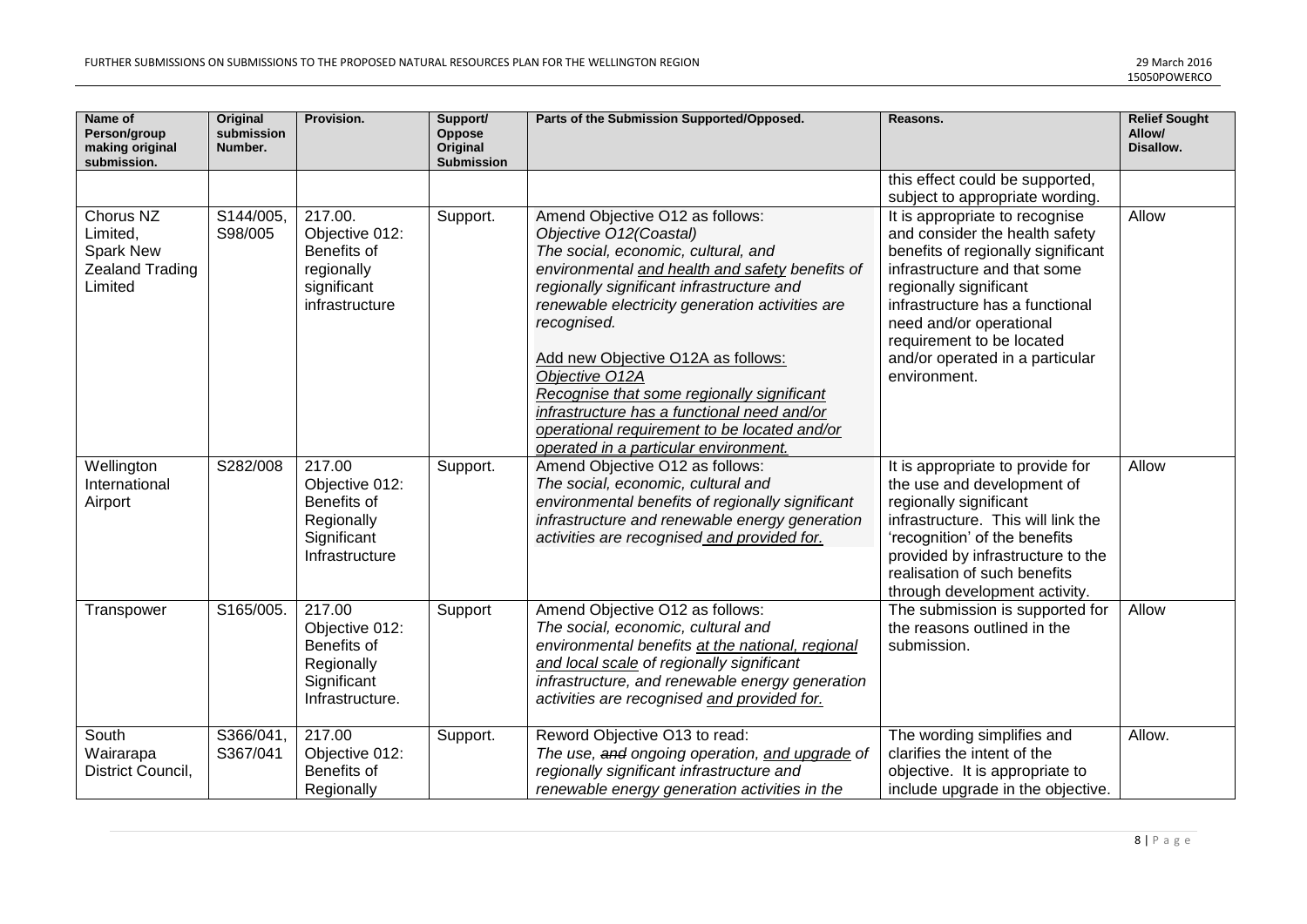| Name of<br>Person/group<br>making original<br>submission. | Original<br>submission<br>Number. | Provision.                                                                              | Support/<br>Oppose<br>Original<br><b>Submission</b> | Parts of the Submission Supported/Opposed.                                                                                                                                                                                                                                                                                                                                                                                                                                                                                                                                                                                                                                                                                                                                              | Reasons.                                                                                                                                                                                                                                                                                                                                                                                                                                                                                                                                                                                                              | <b>Relief Sought</b><br>Allow/<br>Disallow. |
|-----------------------------------------------------------|-----------------------------------|-----------------------------------------------------------------------------------------|-----------------------------------------------------|-----------------------------------------------------------------------------------------------------------------------------------------------------------------------------------------------------------------------------------------------------------------------------------------------------------------------------------------------------------------------------------------------------------------------------------------------------------------------------------------------------------------------------------------------------------------------------------------------------------------------------------------------------------------------------------------------------------------------------------------------------------------------------------------|-----------------------------------------------------------------------------------------------------------------------------------------------------------------------------------------------------------------------------------------------------------------------------------------------------------------------------------------------------------------------------------------------------------------------------------------------------------------------------------------------------------------------------------------------------------------------------------------------------------------------|---------------------------------------------|
| Masterton<br><b>District Council</b>                      |                                   | Significant<br>Infrastructure                                                           |                                                     | coastal marine area are protected from new<br>incompatible use and development occurring<br>under, over, or adjacent to the infrastructure or<br>activity.                                                                                                                                                                                                                                                                                                                                                                                                                                                                                                                                                                                                                              | The ability of existing activities<br>to upgrade should be<br>considered when identifying and<br>assessing reverse sensitivity<br>effects.                                                                                                                                                                                                                                                                                                                                                                                                                                                                            |                                             |
| Wellington<br><b>Electricity Lines</b><br>Ltd.            | S126/013                          | 217.00<br>Objective 012:<br>Benefits of<br>Regionally<br>Significant<br>Infrastructure. | Support in<br>part                                  | Amend O13 include the word 'development' as<br>follows:<br>"The development, use and ongoing operation of<br>regionally significant infrastructure and<br>renewable energy generation activities in the<br>coastal marine area are protected from new<br>incompatible use and development occurring<br>under, over, or adjacent to the infrastructure or<br>activity."<br>WELL's support is contingent on the definition<br>for Regionally Significant Infrastructure being<br>amended in accordance with submission point<br>#S126/006. If submission point S126/006 is not<br>accepted, support for O13 is retracted, and an<br>alternative definition and policy framework<br>should be added to provide for WELL's critical<br>electricity facilities across the Wellington Region. | The submission is supported in<br>part insofar as it seeks to<br>include reference to<br>'development' of regionally<br>significant infrastructure. The<br>use of the term 'development' is<br>consistent with the term<br>'upgrade' which is defined in the<br>plan as including, inter alia,<br>'development'. Specifying<br>'development' as separate to<br>'upgrade' also provides for new<br>infrastructure. On that basis,<br>the defined term is preferred<br>and the relief sought by South<br>Wairarapa District Council and<br><b>Masterton District Councils</b><br>S366/041 and S367/041 is<br>preferred. | Allow in part                               |
| <b>Transpower NZ</b><br>Ltd.                              | S165/006                          | 218.00<br>Objective 013<br>Protecting<br>Regionally<br>Significant<br>Infrastructur.    | Support.                                            | Amend Objective O13 as follows:<br>The ongoing use, and ongoing operation,<br>maintenance and upgrade of regionally<br>significant infrastructure and renewable energy<br>generation activities in the coastal marine<br>area are protected from new incompatible or<br>inappropriate use and development occurring<br>under, over or adjacent to the infrastructure or<br>activity.                                                                                                                                                                                                                                                                                                                                                                                                    | Shifting the position of the term<br>'ongoing' is supported, as is the<br>inclusion of the term<br>'maintenance'. It is appropriate<br>to apply the objective widely in<br>relation to the continuance of<br>such existing activities. There is<br>a need for a reverse sensitivity<br>objective to apply more broadly<br>than just to the Coastal Marine<br>Area.                                                                                                                                                                                                                                                    | Allow                                       |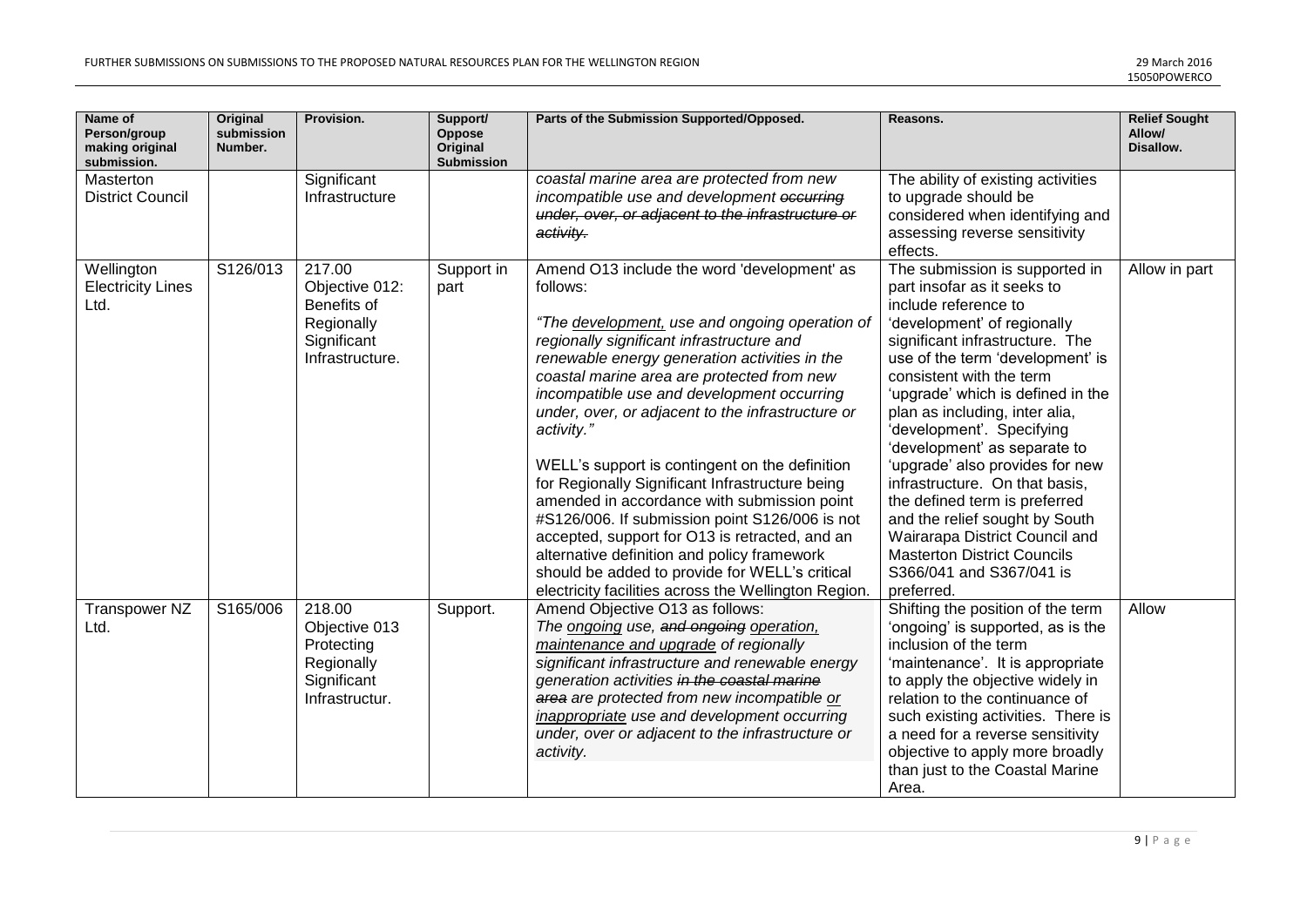| Name of<br>Person/group<br>making original<br>submission.               | <b>Original</b><br>submission<br>Number. | Provision.                                                                           | Support/<br>Oppose<br>Original<br><b>Submission</b> | Parts of the Submission Supported/Opposed.                                                                                                                                                                                                                                                                                                         | Reasons.                                                                                                                                                                                                                                                                                                                                                                     | <b>Relief Sought</b><br>Allow/<br>Disallow. |
|-------------------------------------------------------------------------|------------------------------------------|--------------------------------------------------------------------------------------|-----------------------------------------------------|----------------------------------------------------------------------------------------------------------------------------------------------------------------------------------------------------------------------------------------------------------------------------------------------------------------------------------------------------|------------------------------------------------------------------------------------------------------------------------------------------------------------------------------------------------------------------------------------------------------------------------------------------------------------------------------------------------------------------------------|---------------------------------------------|
| Wellington<br>International<br><b>Airport Limited</b>                   | S282/009.                                | 218.00<br>Objective 013<br>Protecting<br>Regionally<br>Significant<br>Infrastructure | Support                                             | Amend Objective O13 as follows:<br>The use and ongoing operation of regionally<br>significant infrastructure and renewable energy<br>generation activities in the coastal marine area<br>are protected from new incompatible use and<br>development occurring under, over, or<br>adjacent in close proximity to the infrastructure<br>or activity. | 'Adjacent' and 'in close<br>proximity to' could be seen to<br>have similar meanings, adjacent<br>being in and around, but not<br>necessarily adjoining. That<br>said, it is appropriate to clearly<br>recognise the extent to which<br>existing activities can be<br>affected by reverse sensitivity<br>effects and the change could be<br>seen to assist in interpretation. | Allow                                       |
| Vector Gas<br>Limited                                                   | S145/020.                                | 226.00<br><b>High Hazard</b><br>Areas                                                | Support.                                            | Retain Objective O21, subject to provisions<br>which confirm that regionally significant<br>infrastructure is appropriate as sought elsewhere<br>in this submission.                                                                                                                                                                               | It is important to recognise and<br>provide for the functional and<br>operational constraints and<br>requirements of regionally<br>significant infrastructure within<br>the coastal marine area and<br>beds of lakes and rivers.                                                                                                                                             | Allow                                       |
| Chorus NZ<br>Limited,<br>Spark New<br><b>Zealand Trading</b><br>Limited | S144/007,<br>S98/007.                    | 226.00<br>Objective O21:<br><b>High Hazard</b><br>Areas                              | Support                                             | Amend Objective 21:<br>Inappropriate use and development in high<br>hazard areas is avoided, other than<br>a) where it has a functional need and/or<br>operational requirement to be located there,<br>and/or<br>b) where it is necessary to enable the efficient<br>operation of regionally significant infrastructure.                           | The submission is supported for<br>the reasons outlined in the<br>submission.                                                                                                                                                                                                                                                                                                | Support                                     |
| Vector Gas Ltd                                                          | S145/022                                 | 227.00<br>Objective 031                                                              | Support                                             | Amend Objective 31 to read:<br>Outstanding water bodies and their significant<br>values are protected from inappropriate use and<br>development.                                                                                                                                                                                                   | The submission is supported for<br>the reasons outlined in the<br>submission                                                                                                                                                                                                                                                                                                 | Allow                                       |
| Vector Gas Ltd                                                          | S145/023                                 | 240.00<br>Objective 035                                                              | Support                                             | Amend Objective 35 to read:<br>Ecosystems and habitats with significant<br>indigenous biodiversity values are<br>protected from inappropriate use and<br>development and restored, where degraded.                                                                                                                                                 | The submission is supported for<br>the reasons outlined in the<br>submission.                                                                                                                                                                                                                                                                                                | Allow                                       |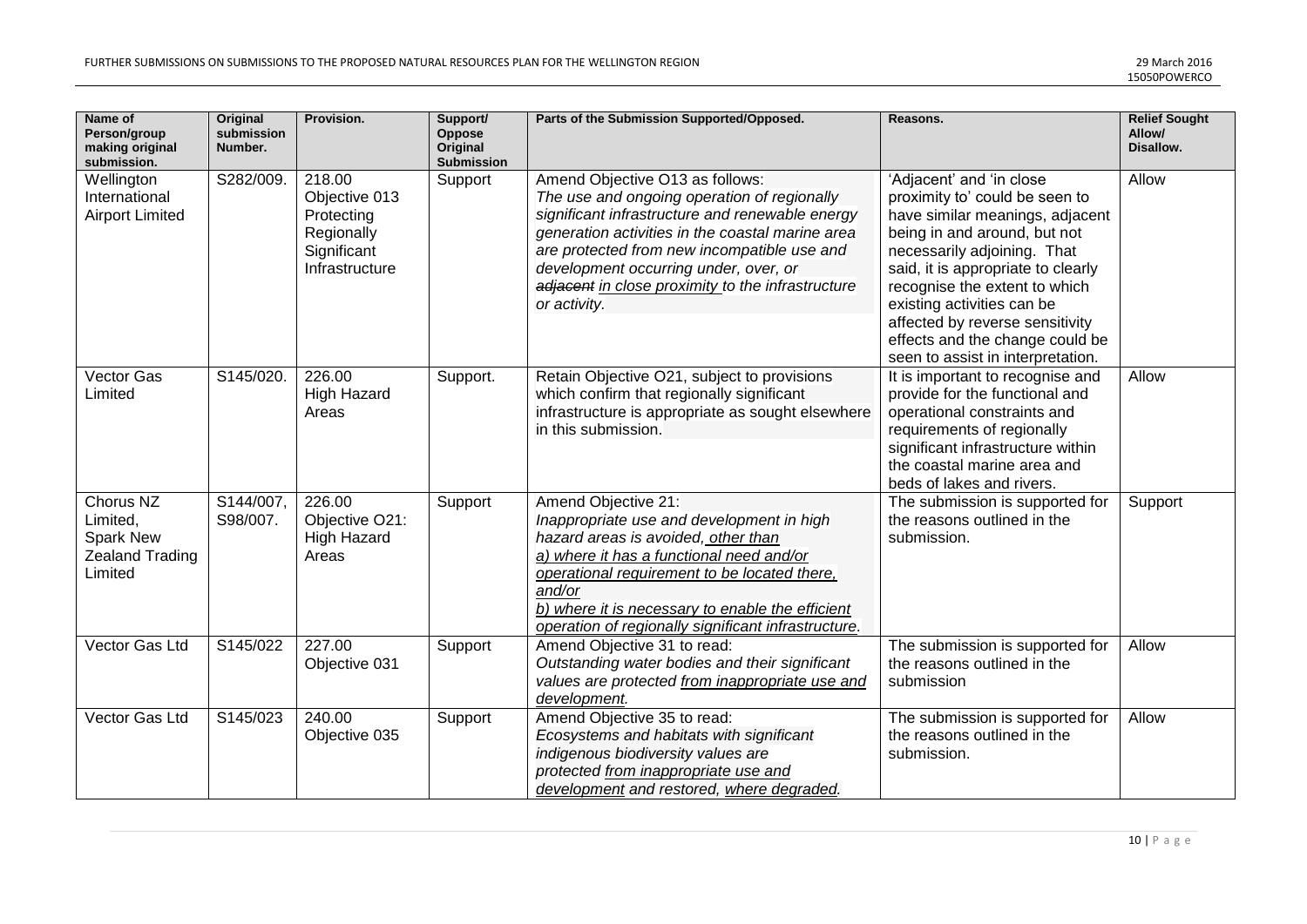| Name of<br>Person/group<br>making original<br>submission.                                       | <b>Original</b><br>submission<br>Number. | Provision.                                               | Support/<br>Oppose<br>Original<br><b>Submission</b> | Parts of the Submission Supported/Opposed.                                                                                                                                                                                                                                                            | Reasons.                                                                                                                                                                                                                                                                                                                                                                                                                                                                                                                                                    | <b>Relief Sought</b><br>Allow/<br>Disallow. |
|-------------------------------------------------------------------------------------------------|------------------------------------------|----------------------------------------------------------|-----------------------------------------------------|-------------------------------------------------------------------------------------------------------------------------------------------------------------------------------------------------------------------------------------------------------------------------------------------------------|-------------------------------------------------------------------------------------------------------------------------------------------------------------------------------------------------------------------------------------------------------------------------------------------------------------------------------------------------------------------------------------------------------------------------------------------------------------------------------------------------------------------------------------------------------------|---------------------------------------------|
| <b>Chorus New</b><br>Zealand Limited,<br><b>Spark New</b><br><b>Zealand Trading</b><br>Limited. | S144/008<br>S98/008.                     | 268:00<br>Policy P4:<br>Minimising<br>Adverse Effects.   | Support in<br>part.                                 | Amend Policy P4 as follows:<br>Where minimisation of adverse effects is<br>required by policies in the Plan minimisation<br>means reducing adverse effects of the activity to<br>the smallest amount practicable having regard to<br>the nature and objectives of the activity and shall<br>include:" | The submission is supported in<br>so far as the amendment<br>proposed provides recognition<br>of the nature and objectives of<br>the activity within the policy.<br>Otherwise, depending on the<br>context, the Policy could be<br>read as requiring a reduction in<br>effect greater than would<br>otherwise be required to avoid,<br>remedy or mitigate an adverse<br>effect. The submission is also<br>supported on the basis that it<br>does not affect the further<br>submitter's primary submission<br>S29/014 which also seeks to<br>amend Policy 4. | Allow the<br>proposed<br>amendment.         |
| <b>Chorus New</b><br>Zealand Limited,<br><b>Spark New</b><br><b>Zealand Trading</b><br>Limited  | $\sqrt{3144/009}$<br>S98/009             | 271:00<br>Policy P7: Uses<br>of land and<br>Water        | Support.                                            | Amend Policy P7 as follows:<br>The cultural, social and economic benefits of<br>using land and water for:<br>(I) Regionally Significant Infrastructure.<br>Shall be recognised.                                                                                                                       | This is consistent with the<br>objectives relating to Regionally<br>Significant Infrastructure.                                                                                                                                                                                                                                                                                                                                                                                                                                                             | Allow                                       |
| Wellington<br><b>Electricity Lines</b><br>Limited.                                              | S126/014                                 | 272:00<br>Policy P8:<br><b>Beneficial</b><br>Activities. | Support in<br>part.                                 | Support P8 to the extent that it covers existing<br>electricity structures and facilities that were<br>legally established at the time the Proposed Plan<br>was notified.                                                                                                                             | The submission is supported in<br>that it supports provisions of the<br>plan which recognise<br>maintenance and use of existing<br>structures and facilities in the<br>coastal marine area as being<br>beneficial and generally<br>appropriate.                                                                                                                                                                                                                                                                                                             | Allow in part                               |
| Spark NZ<br>Trading Limited,                                                                    | S98/010,<br>S144/010.                    | 273:00<br>Policy P9: Public<br>access to and             | Support.                                            | Amend P9:<br>Reduction in the extent or quality of public<br>access to and along the coastal marine area and                                                                                                                                                                                          | There are potentially instances<br>where, due to the installation or<br>existence of Regionally                                                                                                                                                                                                                                                                                                                                                                                                                                                             | Allow                                       |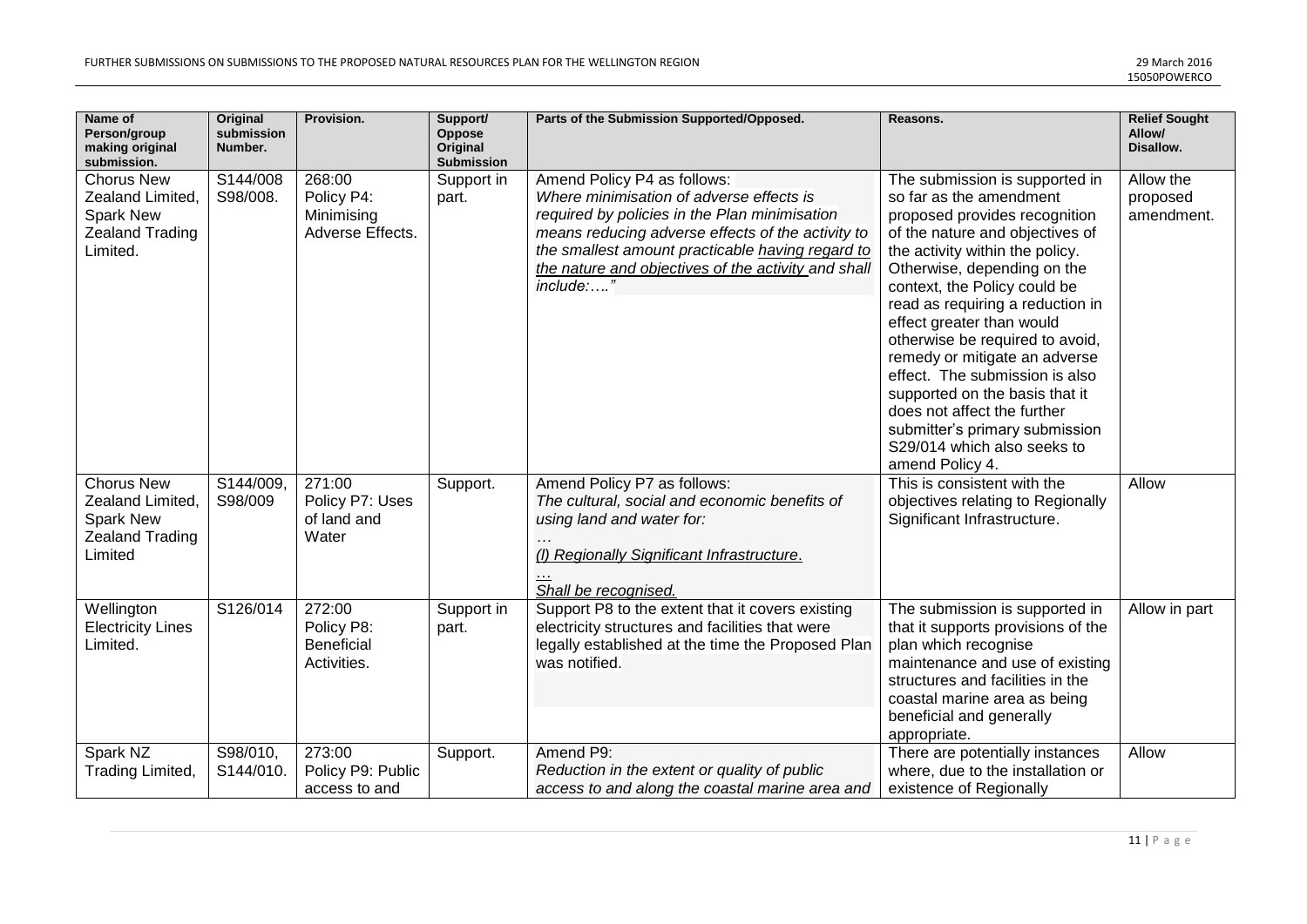| Name of<br>Person/group<br>making original<br>submission.                                      | <b>Original</b><br>submission<br>Number. | Provision.                                                                                                                                       | Support/<br>Oppose<br>Original<br>Submission | Parts of the Submission Supported/Opposed.                                                                                                                                                                                                                                                                                                                                                                                                                                                                                                                                                                                                                                                                                                                        | Reasons.                                                                                                                                                                                                                                                                                    | <b>Relief Sought</b><br>Allow/<br>Disallow. |
|------------------------------------------------------------------------------------------------|------------------------------------------|--------------------------------------------------------------------------------------------------------------------------------------------------|----------------------------------------------|-------------------------------------------------------------------------------------------------------------------------------------------------------------------------------------------------------------------------------------------------------------------------------------------------------------------------------------------------------------------------------------------------------------------------------------------------------------------------------------------------------------------------------------------------------------------------------------------------------------------------------------------------------------------------------------------------------------------------------------------------------------------|---------------------------------------------------------------------------------------------------------------------------------------------------------------------------------------------------------------------------------------------------------------------------------------------|---------------------------------------------|
| <b>Chorus New</b><br><b>Zealand Limited</b>                                                    |                                          | along the<br>coastal marine<br>area and the<br>beds of lakes<br>and rivers.                                                                      |                                              | the beds of lakes and rivers shall be avoided<br>except where it is necessary to:<br>(d) protect Regionally Significant Infrastructure.                                                                                                                                                                                                                                                                                                                                                                                                                                                                                                                                                                                                                           | Significant Infrastructure, or<br>other activities having a<br>functional or locational need<br>requirement to locate within and<br>along the coastal marine area or<br>on or within the coastal edge,<br>public access in such areas is<br>either temporarily or<br>permanently disrupted. |                                             |
| <b>Meridian Energy</b><br>Limited                                                              | S82/013.                                 | 276:00<br>Policy P12:                                                                                                                            | Support.                                     | Retain Policy P12 Benefits of regionally<br>significant infrastructure and renewable<br>electricity generation facilities.                                                                                                                                                                                                                                                                                                                                                                                                                                                                                                                                                                                                                                        | The submission is supported<br>except in so far as changes are<br>proposed to clause (e). Refer to<br>further submission to Chorus<br>New Zealand Limited S144/011,<br>Spark New Zealand Trading<br>Limited S98/011 below.                                                                  | Allow                                       |
| <b>Chorus New</b><br>Zealand Limited,<br><b>Spark New</b><br><b>Zealand Trading</b><br>Limited | S144/011,<br>S98/011.                    | 276:00<br>Policy P12:<br>Benefits of<br>regionally<br>significant<br>infrastructure<br>and renewable<br>electricity<br>generation<br>facilities. | Support.                                     | Amend Policy P12 as follows:<br>The benefits of regionally significant<br>infrastructure and renewable energy generation<br>activities are recognised by having regard to:<br>(e) the functional need for and the operational<br>requirements associated with developing,<br>operating, maintaining and upgrading regionally<br>significant infrastructure and renewable energy<br>generation activities, including where those<br>activities are proposed within areas of<br>outstanding natural character and landscapes,<br>high hazards, sites of significant value,<br>ecosystems and habitats with significant<br>indigenous biodiversity value, natural features,<br>sites significant historic heritage value, and sites<br>with significant Mana Whenua. | It is appropriate, and consistent<br>with the objectives, to refer to<br>the functional need for such<br>infrastructure to be located in<br>certain areas.                                                                                                                                  | Allow                                       |
| <b>Transpower NZ</b><br>Limited.                                                               | S165/008.                                | 276:00                                                                                                                                           | Support.                                     | Amend Policy P12, as follows:                                                                                                                                                                                                                                                                                                                                                                                                                                                                                                                                                                                                                                                                                                                                     | The amendment to the part of<br>the policy, to recognise and                                                                                                                                                                                                                                | Allow                                       |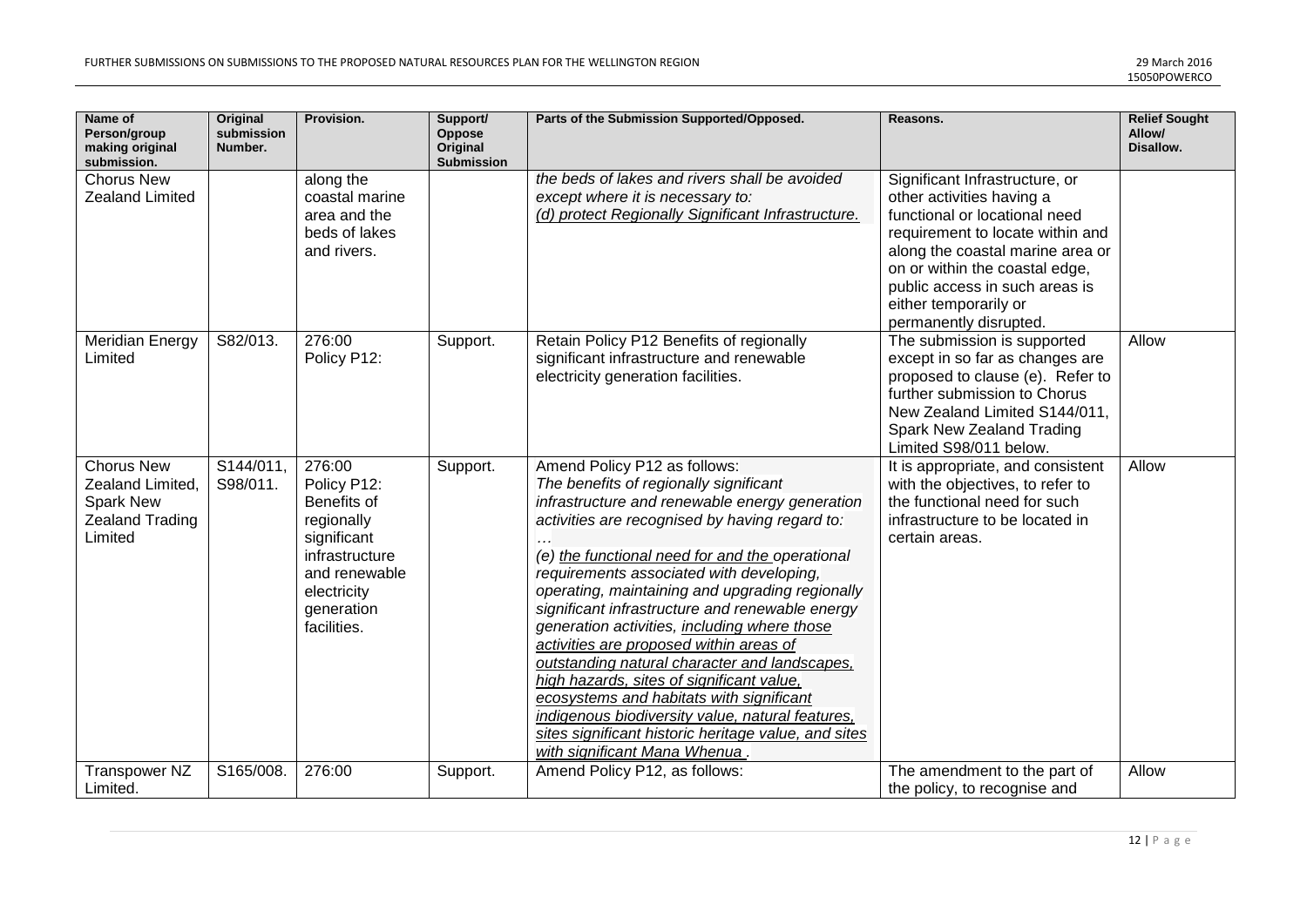| Name of<br>Person/group<br>making original<br>submission. | <b>Original</b><br>submission<br>Number. | Provision.                                                                                                                                       | Support/<br>Oppose<br>Original<br><b>Submission</b> | Parts of the Submission Supported/Opposed.                                                                                                                                                                                                                                                                                                                                                                                                                                                                                                                                                                                                                                       | Reasons.                                                                                                                                                                                                                                                                                                                                                                                                                                                                                                             | <b>Relief Sought</b><br>Allow/<br>Disallow. |
|-----------------------------------------------------------|------------------------------------------|--------------------------------------------------------------------------------------------------------------------------------------------------|-----------------------------------------------------|----------------------------------------------------------------------------------------------------------------------------------------------------------------------------------------------------------------------------------------------------------------------------------------------------------------------------------------------------------------------------------------------------------------------------------------------------------------------------------------------------------------------------------------------------------------------------------------------------------------------------------------------------------------------------------|----------------------------------------------------------------------------------------------------------------------------------------------------------------------------------------------------------------------------------------------------------------------------------------------------------------------------------------------------------------------------------------------------------------------------------------------------------------------------------------------------------------------|---------------------------------------------|
|                                                           |                                          | Policy P12:<br>Benefits of<br>regionally<br>significant<br>infrastructure<br>and renewable<br>electricity<br>generation<br>facilities.           |                                                     | The national, regional and local benefits of<br>regionally significant infrastructure and<br>renewable electricity generation facilities are<br>recognised and provided for<br>by having regard to:<br>.                                                                                                                                                                                                                                                                                                                                                                                                                                                                         | provide for the benefits of<br>regionally significant<br>infrastructure, are supported.<br>The inclusion of 'and provided<br>for' adds a practical dimension<br>to the policy. While it may be<br>helpful to specifically<br>acknowledge that regionally<br>significant infrastructure can<br>have national, regional and local<br>effects, some may not<br>necessarily have all three. If<br>that text is to be retained, it<br>would be more appropriate to<br>make consequential<br>amendment and include and/or. |                                             |
| Vector Gas Ltd                                            | S145/028                                 | 276.00<br>Policy P 12:<br>Benefits of<br>regionally<br>significant<br>infrastructure<br>and renewable<br>electricity<br>generation<br>facilities | Support                                             | Amend Policy 12:<br>The benefits of regionally significant<br>infrastructure and renewable energy generation<br>activities are recognised and provided<br>for by having regard to taking into account:<br>$(a) \ldots$<br>(b) the investment in, and the location of existing<br>infrastructure and structures, and<br>$(c)$<br>(d) the functional need for port activities and<br>other regionally significant infrastructure to be<br>located within the coastal marine area and the<br>coastal area, and<br>(e) the functional need for regionally significant<br>infrastructure to be located over, under, within<br>and adjacent the beds of rivers and lakes, and<br>$(f)$ | The submission is supported in<br>that it seeks to include<br>amendments to policy providing<br>for greater regard to be had to<br>the benefits of regionally<br>significant infrastructure.                                                                                                                                                                                                                                                                                                                         | Allow                                       |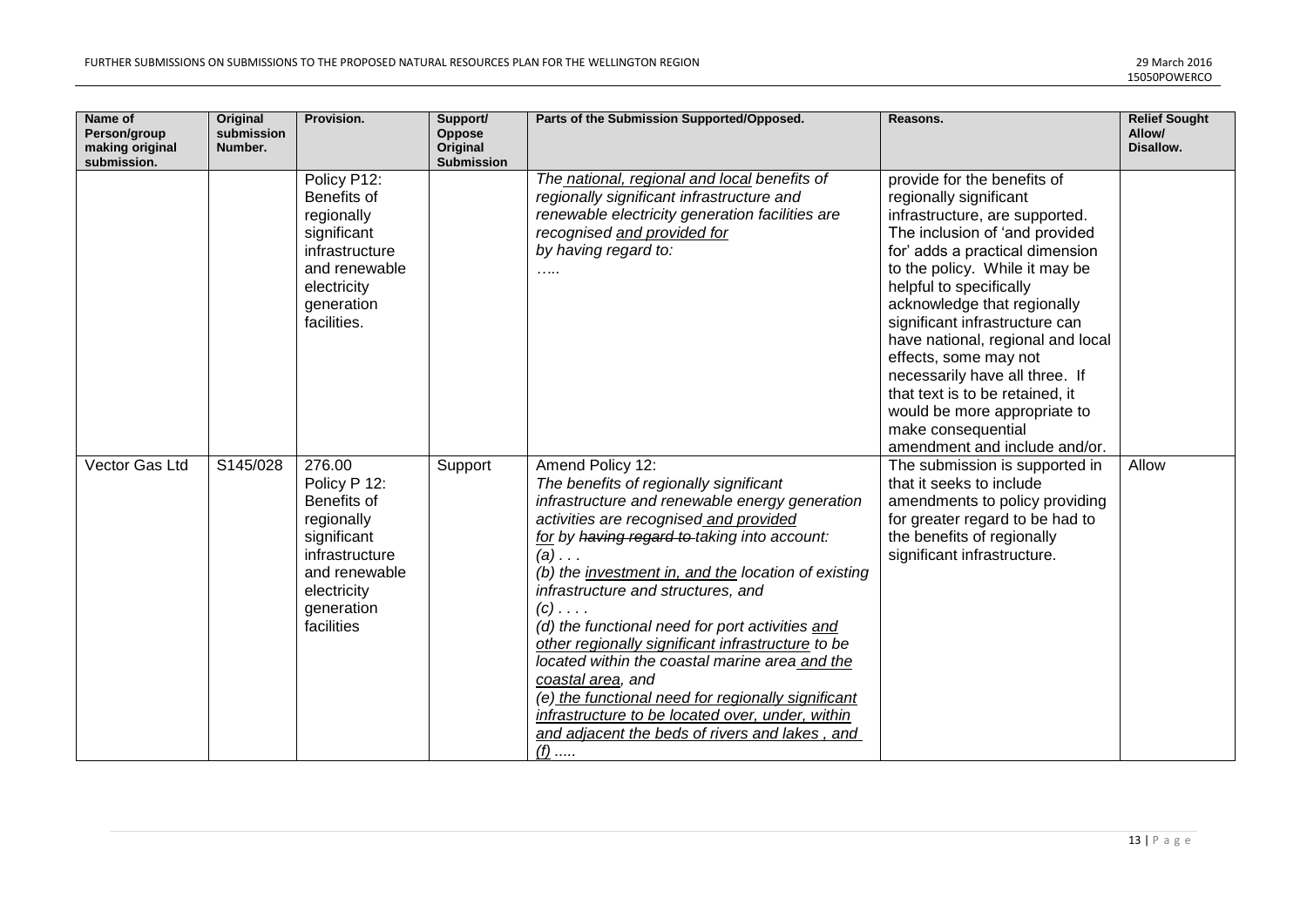| Name of<br>Person/group<br>making original<br>submission. | <b>Original</b><br>submission<br>Number. | Provision.                                                                                                                                                                    | Support/<br>Oppose<br>Original<br>Submission | Parts of the Submission Supported/Opposed.                                                                                                                                                                                                           | Reasons.                                                                      | <b>Relief Sought</b><br>Allow/<br>Disallow. |
|-----------------------------------------------------------|------------------------------------------|-------------------------------------------------------------------------------------------------------------------------------------------------------------------------------|----------------------------------------------|------------------------------------------------------------------------------------------------------------------------------------------------------------------------------------------------------------------------------------------------------|-------------------------------------------------------------------------------|---------------------------------------------|
| Vector Gas Ltd                                            | S145/029                                 | 277.00<br>Policy P13:<br>Existing<br>regionally<br>significant<br>infrastructure<br>and renewable<br>electricity<br>generation<br>facilities                                  | Support                                      | Amend Policy 13:<br>The use, operation, maintenance, and<br>upgrade, replacement, and<br>development of existing regionally significant<br>infrastructure and renewable energy generation<br>activities are beneficial and generally<br>appropriate. | The submission is supported for<br>the reasons outlined in the<br>submission. | Allow                                       |
| Vector Gas Ltd                                            | S145/030                                 | 278.00<br>Policy P14:<br>Incompatible<br>activities<br>adjacent to<br>regionally<br>significant<br>infrastructure<br>and renewable<br>electricity<br>generation<br>activities | Support                                      | Amend Policy 14:<br>Regionally significant infrastructure  reverse<br>sensitivity effects which may compromise the<br>efficient and effective use, maintenance,<br>upgrading replacement or development of that<br>infrastructure.                   | The submission is supported for<br>the reasons outlined in the<br>submission. | Allow                                       |
| Vector Gas Ltd                                            | S145/001                                 | 1.1 Overview of<br>the Wellington<br>Region                                                                                                                                   | Support                                      | Include a diagram illustrating the general rohe of<br>Iwi and hapu within the region.                                                                                                                                                                | The submission is supported for<br>the reasons outlined in the<br>submission. | Allow                                       |
| Vector Gas Ltd                                            | S145/002                                 | 1.4 Integrated<br>Catchment<br>Management                                                                                                                                     | Support                                      | Provide a mechanism for industry<br>representation, including infrastructure<br>providers, to be involved in the whaitua<br>committees.                                                                                                              | The submission is supported for<br>the reasons outlined in the<br>submission. | Allow                                       |
| Vector Gas Ltd                                            | S145/031                                 | 283.00<br>Policy P19:<br>Maori values                                                                                                                                         | Support                                      | Amend Policy P19:<br>The cultural relationship of Māori with air, land<br>and water shall be recognised and the adverse<br>effects on this relationship and their values shall<br>be avoided, remedied or mitigated minimised.                       | The submission is supported for<br>the reasons outlined in the<br>submission. | Allow                                       |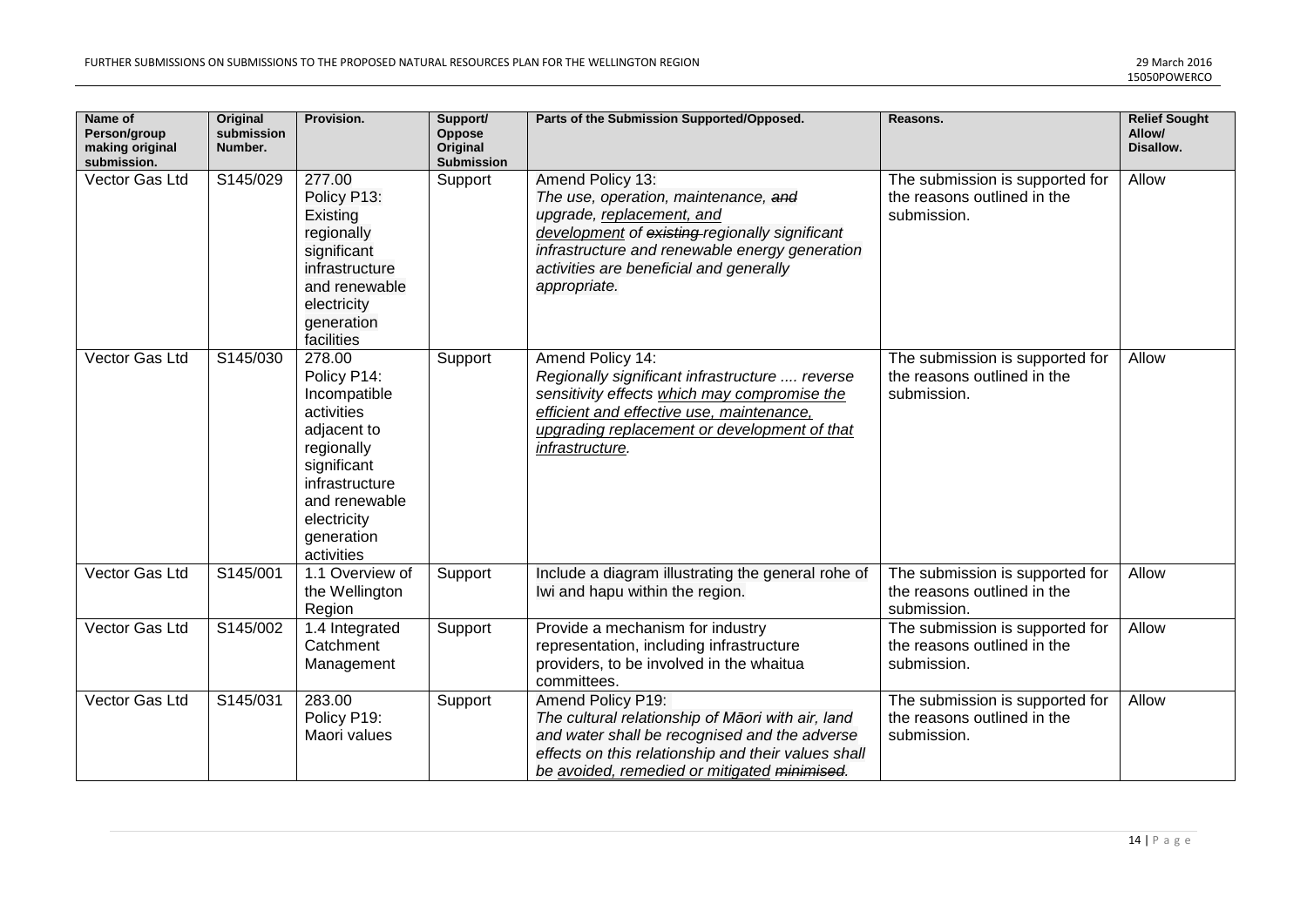| Name of<br>Person/group<br>making original<br>submission.                       | <b>Original</b><br>submission<br>Number. | Provision.                                                           | Support/<br>Oppose<br>Original<br>Submission | Parts of the Submission Supported/Opposed.                                                                                                                                                                                                                                                                                                                                                                                                                                                                                                                                                                                                                                           | Reasons.                                                                                                                                                                  | <b>Relief Sought</b><br>Allow/<br>Disallow. |
|---------------------------------------------------------------------------------|------------------------------------------|----------------------------------------------------------------------|----------------------------------------------|--------------------------------------------------------------------------------------------------------------------------------------------------------------------------------------------------------------------------------------------------------------------------------------------------------------------------------------------------------------------------------------------------------------------------------------------------------------------------------------------------------------------------------------------------------------------------------------------------------------------------------------------------------------------------------------|---------------------------------------------------------------------------------------------------------------------------------------------------------------------------|---------------------------------------------|
| Vector Gas Ltd                                                                  | S145/032                                 | 285.00<br>Policy P21:<br>Statutory<br>acknowledgeme<br>nts           | Support                                      | Include a plan in Schedule D illustrating the<br>statutory acknowledgement areas as well as<br>contact details for iwi and hapu where<br>appropriate.                                                                                                                                                                                                                                                                                                                                                                                                                                                                                                                                | The submission is supported for<br>the reasons outlined in the<br>submission.                                                                                             | Allow                                       |
| Chorus NZ<br>Limited,<br><b>Spark New</b><br><b>Zealand Trading</b><br>Limited. | S144/014,<br>S98/016                     | 288.00<br>Policy P24:<br>Outstanding<br><b>Natural</b><br>Character. | Support                                      | Amend P24:<br>Areas of outstanding natural character in the<br>coastal marine area will be preserved by:<br>(a) avoiding avoid, remedy or mitigate adverse<br>effects of activities on natural character in areas<br>of the<br>(e) avoiding avoid, remedy or mitigate adverse<br>effects of activities, including those located<br>outside of                                                                                                                                                                                                                                                                                                                                        | The submission is supported for<br>the reasons outlined in the<br>submission. A requirement to<br>completely avoid all adverse<br>effects is too absolute and<br>onerous. | Allow                                       |
| Vector Gas Ltd                                                                  | S145/074                                 | 290.00<br>Policy P26:<br>Natural<br>processes                        | Support                                      | Amend Policy P26<br>Use and development will be managed to<br>minimise avoid, remedy or mitigate effects.                                                                                                                                                                                                                                                                                                                                                                                                                                                                                                                                                                            | The submission is supported for<br>the reasons outlined in the<br>submission.                                                                                             | Allow                                       |
| Vector Gas Ltd                                                                  | S145/033                                 | 289.00<br>Policy P25:<br>Natural<br>Character                        | Support                                      | Amend Policy 25:<br>Use and development shall avoid, remedy or<br>mitigate significant adverse effects on natural<br>character in the coastal marine area (including<br>high natural character in the coastal marine<br>area) and in the beds of lakes and rivers, and<br>avoid, remedy or mitigate other adverse effects<br>of activities, taking into account:<br>(d) whether it is practicable to protect natural<br>character from inappropriate use and<br>development through the use and development<br>is appropriate after considering:<br>(i) using an-the use of alternative locations, or<br>form of development that would be more<br>appropriate to that location; and | The submission is supported for<br>the reasons outlined in the<br>submission.                                                                                             | Allow                                       |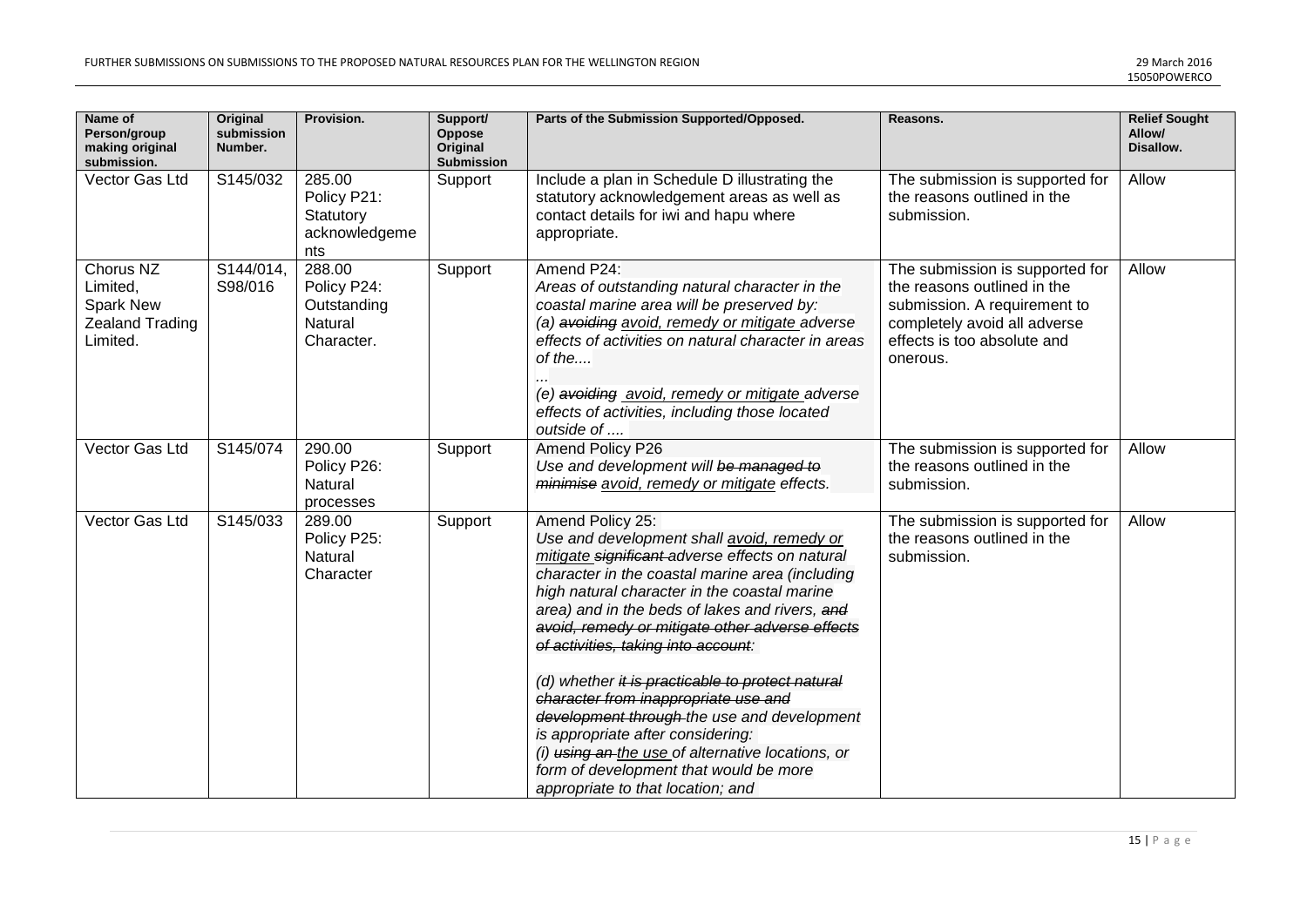| Name of<br>Person/group<br>making original<br>submission. | <b>Original</b><br>submission<br>Number. | Provision.                                                                  | Support/<br>Oppose<br>Original<br>Submission | Parts of the Submission Supported/Opposed.                                                                                                                                                                                                                                                                                                                                                                                                                                                                                                                         | Reasons.                                                                      | <b>Relief Sought</b><br>Allow/<br>Disallow. |
|-----------------------------------------------------------|------------------------------------------|-----------------------------------------------------------------------------|----------------------------------------------|--------------------------------------------------------------------------------------------------------------------------------------------------------------------------------------------------------------------------------------------------------------------------------------------------------------------------------------------------------------------------------------------------------------------------------------------------------------------------------------------------------------------------------------------------------------------|-------------------------------------------------------------------------------|---------------------------------------------|
|                                                           |                                          |                                                                             |                                              | (ii) considering the extent to which functional<br>need or existing use limits location and<br>development options; and<br>(iii) Whether the use and development is<br>regionally significant infrastructure.                                                                                                                                                                                                                                                                                                                                                      |                                                                               |                                             |
| Vector Gas Ltd                                            | S145/034                                 | 291.00<br>Policy P27: High<br>Hazard Areas.                                 | Support                                      | Amend Policy 27:<br>(c) the development does not cause or<br>exacerbate natural hazards in other areas to an<br>unacceptable degree; and<br>(d) interference with natural processes (coastal,<br>fluvial and lacustrine processes) is minimised,<br>and<br>$(e)$ natural cycles $\ldots$                                                                                                                                                                                                                                                                           | The submission is supported for<br>the reasons outlined in the<br>submission. | Allow                                       |
| Vector Gas Ltd                                            | S145/035                                 | 292.00<br>Policy P28:<br>Hazard<br>Mitigation<br><b>Measures</b>            | Support                                      | Replace Policy 28:<br>Avoid, remedy or mitigate the environmental<br>effects of natural hazards, ensuring that<br>mitigation and protection methods reduce risk to<br>existing and new development using the risk<br>based approach.                                                                                                                                                                                                                                                                                                                               | The submission is supported for<br>the reasons outlined in the<br>submission. | Allow                                       |
| Vector Gas Ltd                                            | S145/036                                 | 295.00<br>Policy P31:<br>Aquatic<br>ecosystem<br>health and<br>mahinga kai. | Support                                      | Amend policy as follows:<br>Aquatic ecosystem health and mahinga kai shall<br>be maintained or mManageing the effects of use<br>and development on physical, chemical and<br>biological processes to avoid, remedy or<br>mitigate:<br>[delete terms minimise and avoid in sub-<br>policies],<br>or<br>Add a new sub-clause to acknowledge that there<br>may be functional and operational requirements<br>associated with the use and development of<br>resources.<br><b>or</b><br>Delete Policy 31 and rely on Policy 32 to avoid,<br>remedy or mitigate effects. | The submission is supported for<br>the reasons outlined in the<br>submission. | Allow                                       |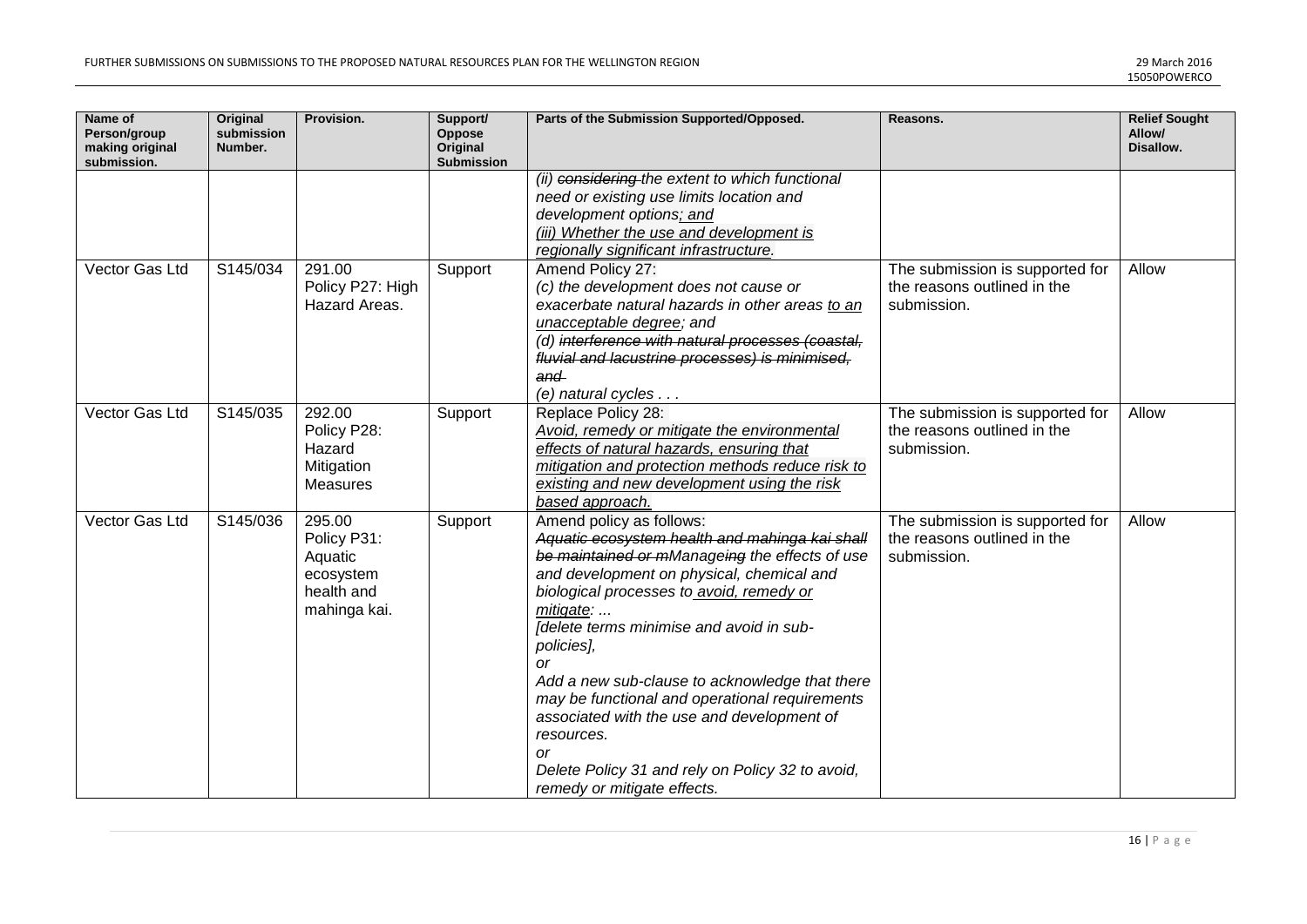| Name of<br>Person/group<br>making original<br>submission.                | Original<br>submission<br>Number. | Provision.                                                                                                        | Support/<br>Oppose<br>Original<br>Submission | Parts of the Submission Supported/Opposed.                                                                                                                                                                                                                                                                                                                                                                                                                                                                                                                                                                                                                                     | Reasons.                                                                      | <b>Relief Sought</b><br>Allow/<br>Disallow. |
|--------------------------------------------------------------------------|-----------------------------------|-------------------------------------------------------------------------------------------------------------------|----------------------------------------------|--------------------------------------------------------------------------------------------------------------------------------------------------------------------------------------------------------------------------------------------------------------------------------------------------------------------------------------------------------------------------------------------------------------------------------------------------------------------------------------------------------------------------------------------------------------------------------------------------------------------------------------------------------------------------------|-------------------------------------------------------------------------------|---------------------------------------------|
| Vector Gas Ltd                                                           | S145/037                          | 300.00<br>Policy P36:<br>Effects on<br>Indigenous bird<br>habitat.                                                | Support                                      | Amend Policy 36:<br>The adverse effects of use and development on<br>the habitats of indigenous birds in the coastal<br>marine area, wetlands and beds of lakes and<br>rivers and their margins for breeding, roosting,<br>feeding, and migration shall be avoided.<br>remedied or mitigatedminimised.                                                                                                                                                                                                                                                                                                                                                                         | The submission is supported for<br>the reasons outlined in the<br>submission. | Allow                                       |
| Chorus NZ<br>Limited,<br>Spark New<br><b>Zealand Trading</b><br>Limited. | S144/017,<br>S98/017.             | 303:00<br>Policy P39:<br><b>Adverse Effects</b><br>on Outstanding<br>Water Bodies.                                | Support                                      | Amend P39:<br>The adverse effects of use and development on<br>outstanding water bodies and their significant<br>values identified in Schedule A (outstanding<br>water bodies) shall be avoided, remedied or<br>mitigated.                                                                                                                                                                                                                                                                                                                                                                                                                                                     | The submission is supported for<br>the reasons outlined in the<br>submission. | Allow                                       |
| Vector Gas Ltd                                                           | S145/038                          | 303.00<br>Policy P39:<br>Effects on<br>Outstanding<br><b>Water Bodies</b>                                         | Support                                      | Amend Policy 39:<br>The adverse effects of use and development on<br>outstanding water bodies and their significant<br>values identified in Schedule A (outstanding<br>water bodies) shall be avoided, or remedied or<br>mitigated where avoidance is not practicable.                                                                                                                                                                                                                                                                                                                                                                                                         | The submission is supported for<br>the reasons outlined in the<br>submission. | Allow                                       |
| Vector Gas Ltd                                                           | S145/039                          | 309.00<br>Policy P45:<br>Managing<br>Adverse effects<br>on Sites with<br>Significant Mana<br><b>Whenua Values</b> | Support                                      | Amend Policy 45:<br>In the first instance, activities in sites with<br>significant mana whenua values identified in<br>Schedule C (mana whenua) shall be<br>avoided where practicable.  The adverse<br>effects of activities shall be managed in<br>accordance with tikanga and kaupapa Māori and<br>where practicable shall take into consideration<br>any as recommendationsed in the cultural<br>impact assessment by:<br>$(a)$<br>(c) where more than minor adverse effects<br>cannot be remedied, mitigating them, and<br>(d) receiving written consent of the iwi authority.<br>Where more than minor adverse effects on<br>significant mana whenua values identified in | The submission is supported for<br>the reasons outlined in the<br>submission. | Allow                                       |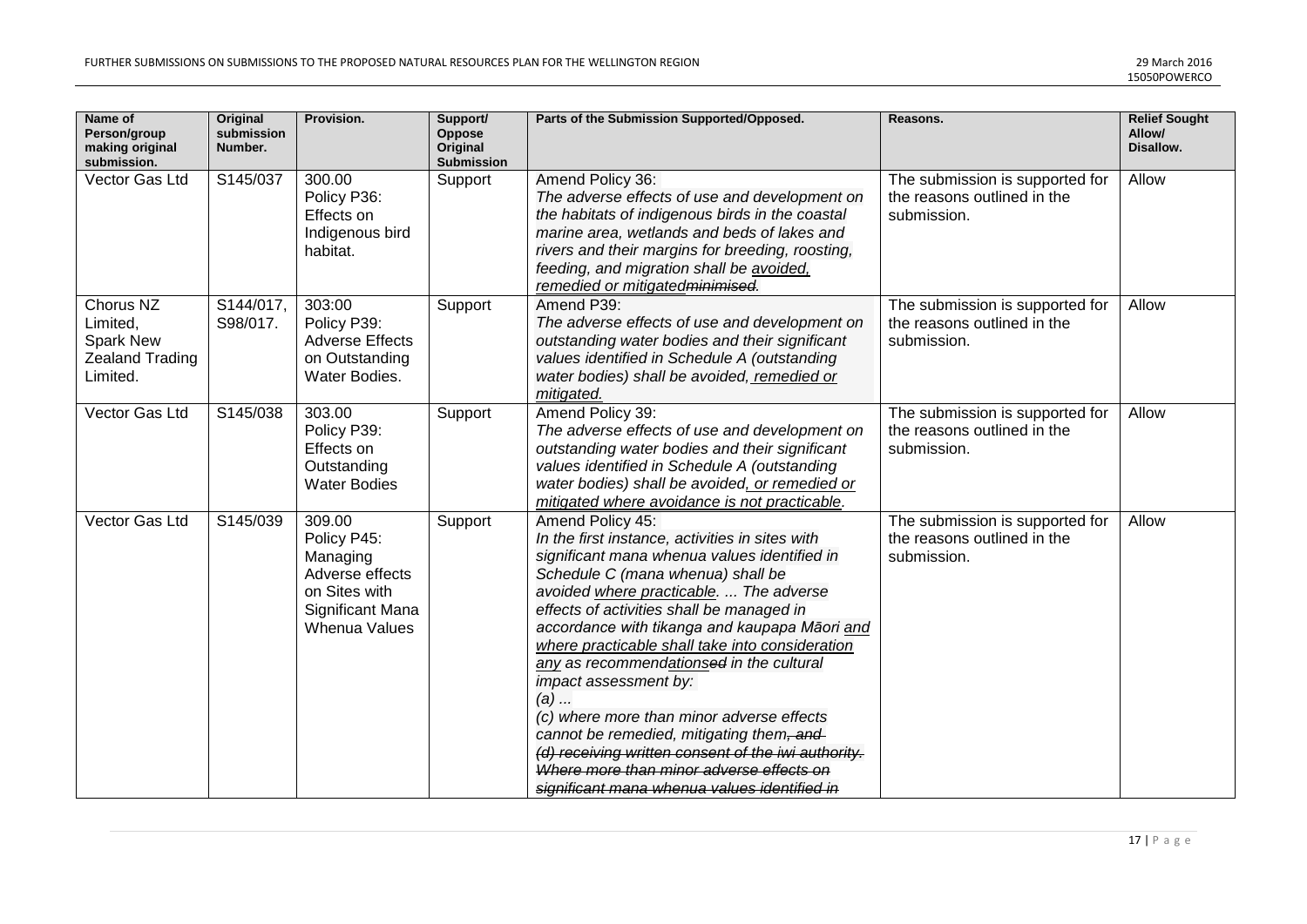| Name of<br>Person/group<br>making original<br>submission.               | <b>Original</b><br>submission<br>Number. | Provision.                                                                                                                                                        | Support/<br>Oppose<br>Original<br>Submission | Parts of the Submission Supported/Opposed.                                                                                                                                                                                                                                                                                                                                                                                                                                                                                                                                                                                                                                                                                                                                                                                                                                     | Reasons.                                                                                                                                                                                                                                                                                                                                                                                                                                                                                                                                                                                                               | <b>Relief Sought</b><br>Allow/<br>Disallow. |
|-------------------------------------------------------------------------|------------------------------------------|-------------------------------------------------------------------------------------------------------------------------------------------------------------------|----------------------------------------------|--------------------------------------------------------------------------------------------------------------------------------------------------------------------------------------------------------------------------------------------------------------------------------------------------------------------------------------------------------------------------------------------------------------------------------------------------------------------------------------------------------------------------------------------------------------------------------------------------------------------------------------------------------------------------------------------------------------------------------------------------------------------------------------------------------------------------------------------------------------------------------|------------------------------------------------------------------------------------------------------------------------------------------------------------------------------------------------------------------------------------------------------------------------------------------------------------------------------------------------------------------------------------------------------------------------------------------------------------------------------------------------------------------------------------------------------------------------------------------------------------------------|---------------------------------------------|
|                                                                         |                                          |                                                                                                                                                                   |                                              | Schedule C (mana whenua) cannot be avoided.<br>remedied or mitigated, the activity is<br>inappropriate. Offsetting of effects in sites with<br>significant mana whenua values is inappropriate.                                                                                                                                                                                                                                                                                                                                                                                                                                                                                                                                                                                                                                                                                |                                                                                                                                                                                                                                                                                                                                                                                                                                                                                                                                                                                                                        |                                             |
| Chorus NZ<br>Limited,<br>Spark New<br><b>Zealand Trading</b><br>Limited | S144/018,<br>S98/018.                    | 313.00<br>Policy P49:<br>Use and<br>Development<br>Adjacent to<br>Outstanding<br><b>Natural Features</b><br>and Landscapes<br>and Special<br><b>Amenity Areas</b> | Support                                      | Amend P49:<br>Use and development in the coastal marine area<br>on sites adjacent to an outstanding natural<br>feature or landscape or special amenity<br>landscape identified in a district plan shall be<br>managed by seeking to: (a) protecting visual and<br>biophysical linkages between the site and the<br>outstanding natural feature or landscape, and<br>(b) avoiding adverse cumulative effects from<br>inappropriate use and development on the<br>values of an outstanding natural feature or<br>landscape.                                                                                                                                                                                                                                                                                                                                                      | The submission is supported for<br>the reasons outlined in the<br>submission.                                                                                                                                                                                                                                                                                                                                                                                                                                                                                                                                          | Allow                                       |
| <b>Rules</b>                                                            |                                          |                                                                                                                                                                   |                                              |                                                                                                                                                                                                                                                                                                                                                                                                                                                                                                                                                                                                                                                                                                                                                                                                                                                                                |                                                                                                                                                                                                                                                                                                                                                                                                                                                                                                                                                                                                                        |                                             |
| Kapiti Coast<br><b>District Council</b>                                 | S117/056.                                | 457:00<br>R42: Minor<br><b>Discharges</b><br>Permitted<br>activity.                                                                                               | Support                                      | Option 1: Create new rule "Minor discharges<br>from dewatering activities for regionally<br>significant infrastructure" as follows:<br>The discharge of contaminants into water, or<br>onto or into land where it may enter water that is<br>not permitted, controlled, restricted discretionary,<br>discretion, non-complying or prohibited by any<br>other rule in this Plan is a permitted activity<br>provided the following conditions are met:<br>(a) where the discharge may enter groundwater,<br>the discharge is not located within 50m of a bore<br>used for water abstraction for potable supply or<br>stock water, and<br>(b) if the discharge is from dewatering, the<br>discharge is not from contaminated land, and<br>(c) the discharge shall not cause any erosion of<br>the channel or banks of the receiving water body<br>or the coastal marine area, and | The submission is supported in<br>that it makes specific provision<br>for dewatering activities<br>associated with regionally<br>significant infrastructure. This is<br>consistent with the enabling<br>provisions for regionally<br>significant infrastructure, while<br>recognising the need to manage<br>potential adverse effects.<br>However the inclusion of the<br>new rule should not be at the<br>expense of existing rule R42. A<br>new rule relating to dewatering<br>only for regionally significant<br>infrastructure would need to be<br>included in addition to and not<br>instead of existing rule R42 | Allow                                       |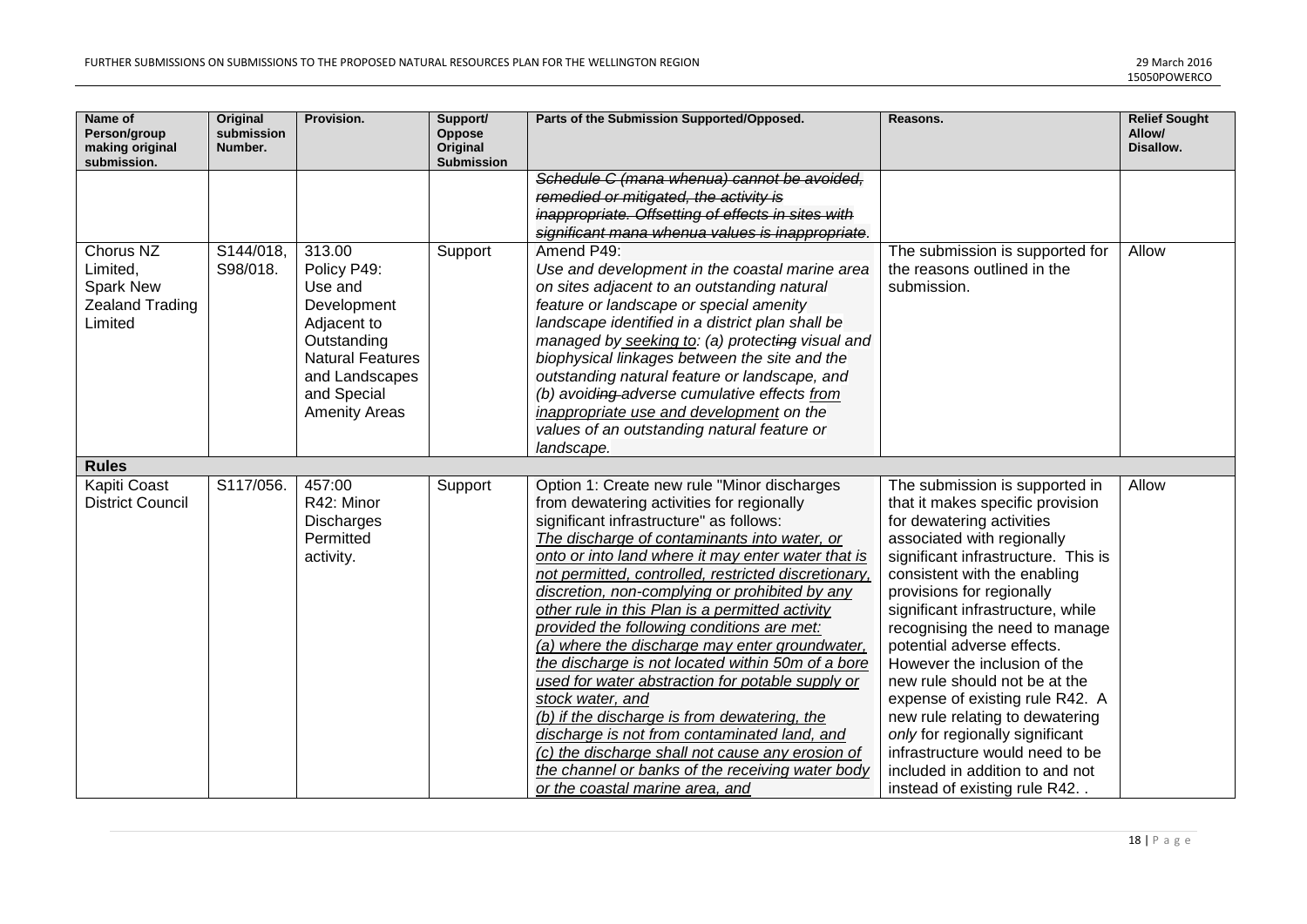| Name of<br>Person/group<br>making original<br>submission. | <b>Original</b><br>submission<br>Number. | Provision.                                                                 | Support/<br>Oppose<br>Original<br>Submission | Parts of the Submission Supported/Opposed.                                                                                                                                                                                                                                                                                                                                                                                                                                                                                                                                                                                                 | Reasons.                                                                                                                                                                                                                                                                                             | <b>Relief Sought</b><br>Allow/<br>Disallow. |
|-----------------------------------------------------------|------------------------------------------|----------------------------------------------------------------------------|----------------------------------------------|--------------------------------------------------------------------------------------------------------------------------------------------------------------------------------------------------------------------------------------------------------------------------------------------------------------------------------------------------------------------------------------------------------------------------------------------------------------------------------------------------------------------------------------------------------------------------------------------------------------------------------------------|------------------------------------------------------------------------------------------------------------------------------------------------------------------------------------------------------------------------------------------------------------------------------------------------------|---------------------------------------------|
| Kapiti Coast<br><b>District Council</b>                   | S117/057                                 | 457:00<br>R42: Minor                                                       | Support                                      | (d) the discharge shall not give rise to the<br>following effects after the zone of reasonable<br>mixing:<br>(i) a change in the pH of $0.5$ pH unit, or<br>(ii) the production of conspicuous oil or grease<br>films, scums or foams, or floatable or suspended<br>materials, or<br>(iii) any conspicuous change in the colour or<br>visual clarity, or<br>(iv) any emission of objectionable odour, or<br>$(v)$ the fresh water is unsuitable for consumption<br>by farm animals, or (vi) any significant adverse<br>effects on aquatic life<br>Option 2: Create new rule "Minor discharges<br>from dewatering activities for regionally | The submission is supported in<br>that it makes specific provision                                                                                                                                                                                                                                   | <b>Allow</b>                                |
|                                                           |                                          | <b>Discharges</b><br>Permitted<br>activity.                                |                                              | significant infrastructure - controlled activity" as<br>follows:<br>the discharge of water from dewatering activities<br>for regionally significant infrastructure that does<br>not meet permitted activity standards is a<br>controlled activity.                                                                                                                                                                                                                                                                                                                                                                                         | for dewatering activities<br>associated with regionally<br>significant infrastructure that are<br>not otherwise permitted. This is<br>consistent with the enabling<br>provisions for regionally<br>significant infrastructure, while<br>recognising the need to manage<br>potential adverse effects. |                                             |
| Vector Gas Ltd                                            | S145/073                                 | 457.00<br>Rule R42: Minor<br>discharges -<br>permitted<br>activity         | Support                                      | Retain Rule 42                                                                                                                                                                                                                                                                                                                                                                                                                                                                                                                                                                                                                             | The submission is supported for<br>the reasons outlined in the<br>submission.                                                                                                                                                                                                                        | Allow                                       |
| Wellington<br><b>Electricity Lines</b><br>Limited         | S126/026                                 | 515:00<br><b>Rule R100:</b><br>Vegetation<br>clearance on<br>erosion prone | Support                                      | Amend Rule R100 as follows:<br>"The use of land, and the discharge of<br>stormwater into water or onto or into land where<br>it may enter water from vegetation clearance of<br>a contiguous area up to 2ha per property per 12<br>month period on erosion prone land is a                                                                                                                                                                                                                                                                                                                                                                 | The submission is supported. It<br>is important the vegetation<br>clearance to achieve<br>compliance with the Electricity<br>(Hazards from Trees)                                                                                                                                                    | Allow                                       |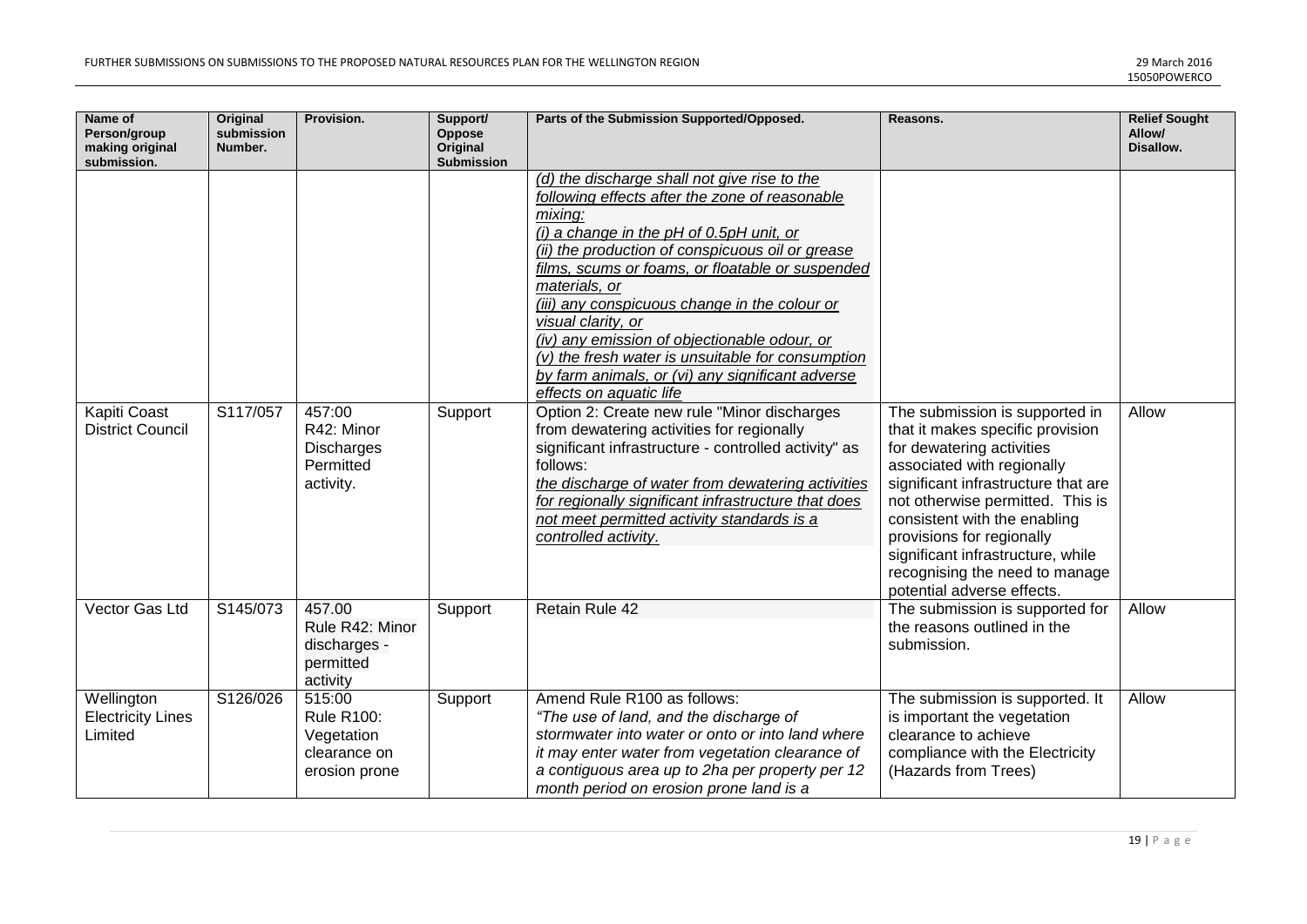| Name of<br>Person/group<br>making original<br>submission. | Original<br>submission<br>Number. | Provision.                                                                                                                         | Support/<br><b>Oppose</b><br>Original<br>Submission | Parts of the Submission Supported/Opposed.                                                                                                                                                                                                                                                                                                                                                                                                                                                                                                                                                                                                                                                           | Reasons.                                                                                                                                                                                                                                                                                                                                                                                                                            | <b>Relief Sought</b><br>Allow/<br>Disallow. |
|-----------------------------------------------------------|-----------------------------------|------------------------------------------------------------------------------------------------------------------------------------|-----------------------------------------------------|------------------------------------------------------------------------------------------------------------------------------------------------------------------------------------------------------------------------------------------------------------------------------------------------------------------------------------------------------------------------------------------------------------------------------------------------------------------------------------------------------------------------------------------------------------------------------------------------------------------------------------------------------------------------------------------------------|-------------------------------------------------------------------------------------------------------------------------------------------------------------------------------------------------------------------------------------------------------------------------------------------------------------------------------------------------------------------------------------------------------------------------------------|---------------------------------------------|
|                                                           |                                   | land - permitted<br>activity                                                                                                       |                                                     | permitted activity, provided the following<br>conditions are met:<br>(c) The vegetation clearance is associated with<br>electricity structure maintenance."                                                                                                                                                                                                                                                                                                                                                                                                                                                                                                                                          | Regulations is permitted on an<br>ongoing basis.                                                                                                                                                                                                                                                                                                                                                                                    |                                             |
| Vector Gas Ltd                                            | S145/061                          | 516.00<br><b>Rule R101:</b><br>earthworks and<br>Vegetation<br>Clearance -<br>Discretionary<br>Activity.                           | Support                                             | Retain Rule 101                                                                                                                                                                                                                                                                                                                                                                                                                                                                                                                                                                                                                                                                                      | The submission is supported for<br>the reasons outlined in the<br>submission.                                                                                                                                                                                                                                                                                                                                                       | Allow                                       |
| Vector Gas Ltd                                            | S145/062                          | 518.10<br>5.5.3 Activities<br>in Wetlands                                                                                          | Support                                             | Add a new rule for existing structures in all<br>wetlands<br><b>Existing permitted or otherwise lawfully</b><br>established structures in any wetland existing at<br>the date of notification of the Proposed Natural<br>Resources Plan, and the use of those structures,<br>is a permitted activity.                                                                                                                                                                                                                                                                                                                                                                                                | The submission is supported for<br>the reasons outlined in the<br>submission.                                                                                                                                                                                                                                                                                                                                                       | Allow                                       |
| Wellington<br><b>Electricity Lines</b><br>Limited         | S126/027                          | 520:00<br><b>Rule R104:</b><br>Structures in<br>natural wetlands<br>and significant<br>natural wetlands<br>- permitted<br>activity | Support                                             | Support Rule R104 as it is currently worded.<br>Add a new rule to account for maintenance,<br>repair, addition or replacement of existing<br>regionally significant infrastructure structures<br>within natural and significant natural wetlands as<br>a Controlled Activity. The new rule should be<br>worded as follows:<br>Rule RXX: Activities in natural wetlands and<br>significant natural wetlands - Controlled activity.<br>Activities for the purpose of maintenance, repair,<br>addition, alteration, or replacement (like for like)<br>of an existing structure, that are not permitted by<br>rules R104 and R105, are controlled activities<br>provided the following condition is met: | Rule R104 appropriately permits<br>the maintenance, repair,<br>addition or replacement of<br>existing structures in wetlands<br>and is supported.<br>Powerco agrees that the current<br>default to discretionary activity<br>status is unduly onerous, where<br>compliance with the conditions<br>of the rule cannot be achieved<br>for regionally significant<br>infrastructure, and supports this<br>being amended to controlled. | Allow                                       |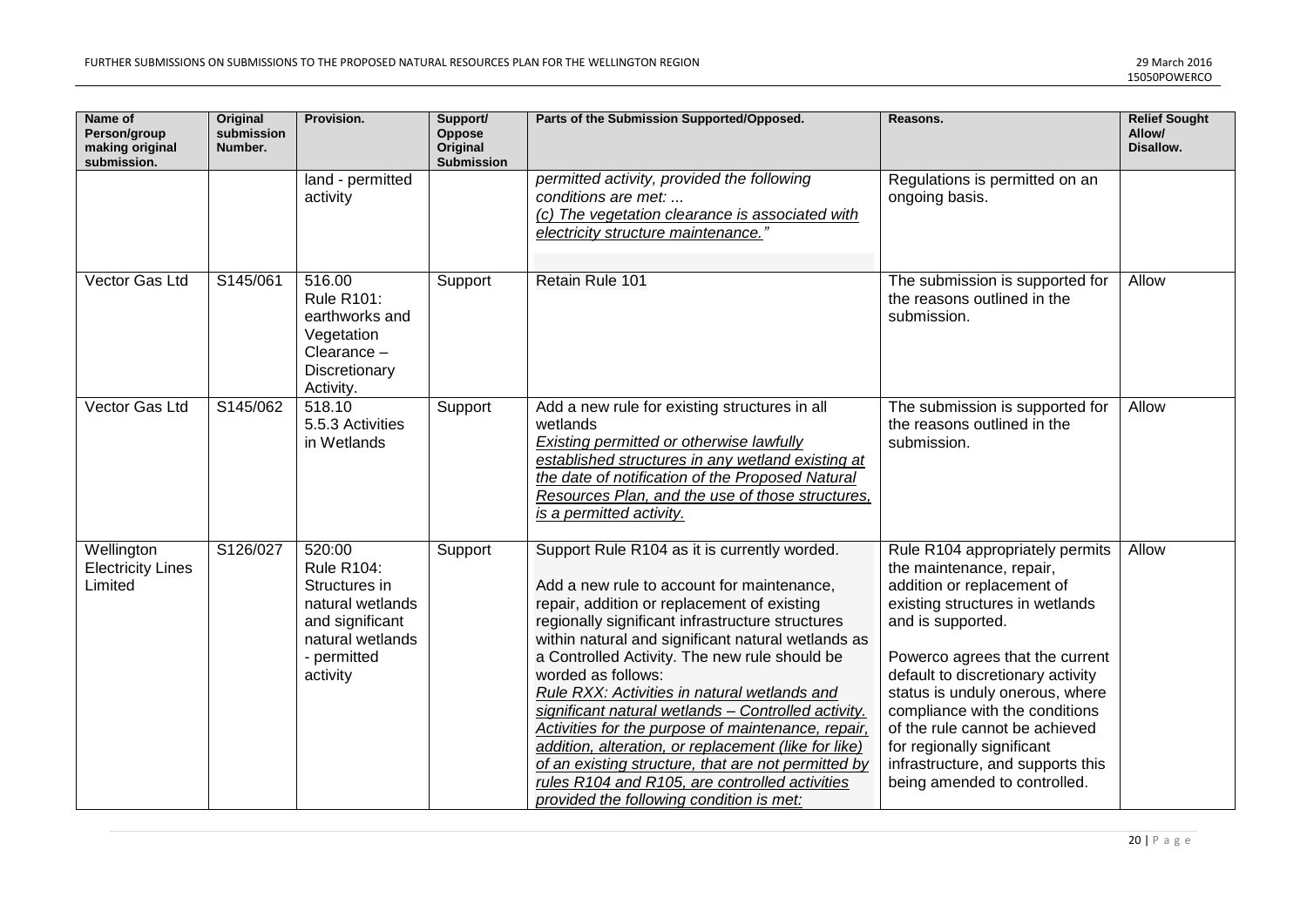| Name of<br>Person/group<br>making original<br>submission.  | <b>Original</b><br>submission<br>Number. | Provision.                                                                                                                             | Support/<br><b>Oppose</b><br>Original<br>Submission | Parts of the Submission Supported/Opposed.                                                                                                                                                                                                                                                                                               | Reasons.                                                                      | <b>Relief Sought</b><br>Allow/<br>Disallow. |
|------------------------------------------------------------|------------------------------------------|----------------------------------------------------------------------------------------------------------------------------------------|-----------------------------------------------------|------------------------------------------------------------------------------------------------------------------------------------------------------------------------------------------------------------------------------------------------------------------------------------------------------------------------------------------|-------------------------------------------------------------------------------|---------------------------------------------|
|                                                            |                                          |                                                                                                                                        |                                                     | (a) The activities relate to existing structures that<br>are components of regionally significant<br>infrastructure;<br>(b) the activity shall comply with the wetland<br>general conditions for activities in natural<br>wetlands, significant natural wetlands and<br>outstanding natural wetlands specified above in<br>Section 5.5.2 |                                                                               |                                             |
| Vector Gas Ltd                                             | S145/063                                 | 523.00<br><b>Rule R107:</b><br>Activities in<br>natural wetlands<br>and significant<br>natural wetlands<br>- discretionary<br>activity | Support                                             | Amend Rule 107: (a) the placement of new<br>structures with a footprint of 10m2 or greater for<br>the purpose of hunting and recreation (including<br>maimai and jetties), and all other structures.<br>(b) the operation, maintenance, replacement,<br>upgrade and development of regionally<br>significant infrastructure              | The submission is supported for<br>the reasons outlined in the<br>submission. | Allow                                       |
| Dairy NZ and<br>Fonterra Co-<br>Operative Group<br>Limited | S316/114                                 | 524:00<br><b>Rule R108:</b><br>Activities in<br>natural<br>Wetlands and<br>Significant<br>Natural<br>Wetlands.                         | Support                                             | Amend Rule R108 to refer to significant<br>wetlands only and create a new rule that gives<br>discretionary activity status for the activities<br>listed in R108 when they occur in natural<br>wetlands. In addition, we seek amendments to<br>Rule R104 to permit fences for the purpose of<br>stock exclusion.                          | The submission is supported for<br>the reasons outlined in the<br>submission. | Allow                                       |
| Vector Gas Ltd                                             | S145/064                                 | 525.00<br><b>Rule R109:</b><br>Activities in<br>outstanding<br>natural wetlands<br>- discretionary<br>activity                         | Support                                             | Retain rule 109                                                                                                                                                                                                                                                                                                                          | The submission is supported for<br>the reasons outlined in the<br>submission. | Allow                                       |
| <b>NZ Transport</b><br>Agency                              | S146/170                                 | 526.00<br><b>Rule R110:</b><br>Activities in<br>outstanding                                                                            | Support                                             | Amend Rule R110 as follows:<br>The following activities, in an outstanding natural<br>wetland identified in Schedule A3 (outstanding<br>wetlands), except for those stipulated in and                                                                                                                                                    | The submission is supported for<br>the reasons outlined in the<br>submission. | Allow                                       |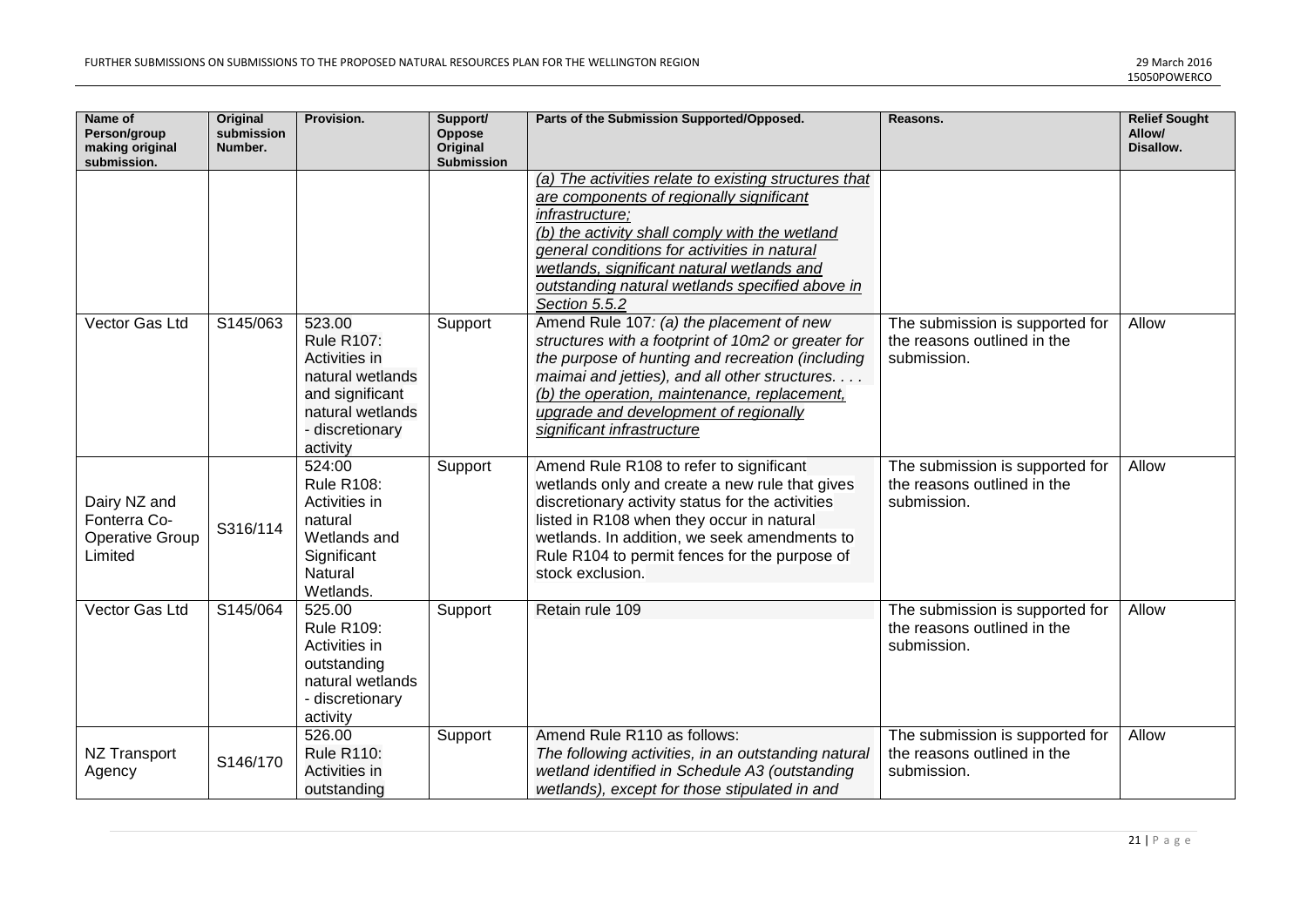| Name of<br>Person/group<br>making original<br>submission. | <b>Original</b><br>submission<br>Number. | Provision.                                                           | Support/<br>Oppose<br>Original<br><b>Submission</b> | Parts of the Submission Supported/Opposed.                                                                                                                                                                                                                                                                                                                                                       | Reasons.                                                                                                                                                                                                                                                                                   | <b>Relief Sought</b><br>Allow/<br>Disallow. |
|-----------------------------------------------------------|------------------------------------------|----------------------------------------------------------------------|-----------------------------------------------------|--------------------------------------------------------------------------------------------------------------------------------------------------------------------------------------------------------------------------------------------------------------------------------------------------------------------------------------------------------------------------------------------------|--------------------------------------------------------------------------------------------------------------------------------------------------------------------------------------------------------------------------------------------------------------------------------------------|---------------------------------------------|
|                                                           |                                          | natural wetlands<br>- non-complying<br>activity                      |                                                     | carried out in accordance with a restoration<br>management plan under Rule R106 or enabled<br>as a discretionary activity under Rule 109:<br>(a) the discharge of water or contaminants other<br>than stormwater<br>(c) the placement of new structures with an area<br>10m2 or greater for the purpose of hunting and<br>recreation (including maimai and jetties), and all<br>other structures |                                                                                                                                                                                                                                                                                            |                                             |
| NZ Transport<br>Agency                                    | S146/173                                 | 528:00<br>5.5.4 Beds of<br>lakes and rivers<br>general<br>conditions | Support                                             | Add a new rule for existing structures in all rivers<br>and lakes:<br>Existing permitted or otherwise lawfully<br>established structures in any river or lake<br>existing at the date of notification of the<br>Proposed Natural Resources Plan, and the use<br>of those structures, is a permitted activity.                                                                                    | The submission is supported for<br>the reasons outlined in the<br>submission.                                                                                                                                                                                                              | Allow.                                      |
| Transpower                                                | S165/057                                 | 528:00<br>5.5.4 Beds of<br>lakes and rivers<br>general<br>conditions | Support in<br>Part                                  | Amend condition 5.5.4(e) as follows (or similar):<br>(e) Except for emergency works in<br>streams/rivers that are necessary for<br>the ongoing use, operation or maintenance of<br>the National Grid, in any part of the river bed<br>identified as inanga spawning habitat                                                                                                                      | The submission is supported in<br>that it is appropriate to provide<br>for emergency works. Such<br>emergency works should also<br>include those necessary for the<br>operation and maintenance of<br>distribution networks for gas<br>and electricity together with the<br>National Grid. | Allow in part<br>with<br>amendment          |
| Vector Gas Ltd                                            | S145/065                                 | 528.10<br>5.5.5 Activities<br>in beds of lakes<br>and rivers         | Support                                             | Add a new rule for existing structures in all rivers<br>and lakes:<br>Existing permitted or otherwise lawfully<br>established structures in any river or lake<br>existing at the date of notification of the<br>Proposed Natural Resources Plan, and the use<br>of those structures, is a permitted activity.                                                                                    | The submission is supported for<br>the reasons outlined in the<br>submission.                                                                                                                                                                                                              | Allow                                       |
| Wellington<br><b>Electricity Lines</b><br>Limited         | S126/029                                 | 534.00<br>Rule R117: New<br>structures -                             | Support                                             | Support Rule R117 and seek it is retained,<br>unaltered.                                                                                                                                                                                                                                                                                                                                         | The rule is supported for the<br>same reasons set out in the<br>primary submission.                                                                                                                                                                                                        | Allow                                       |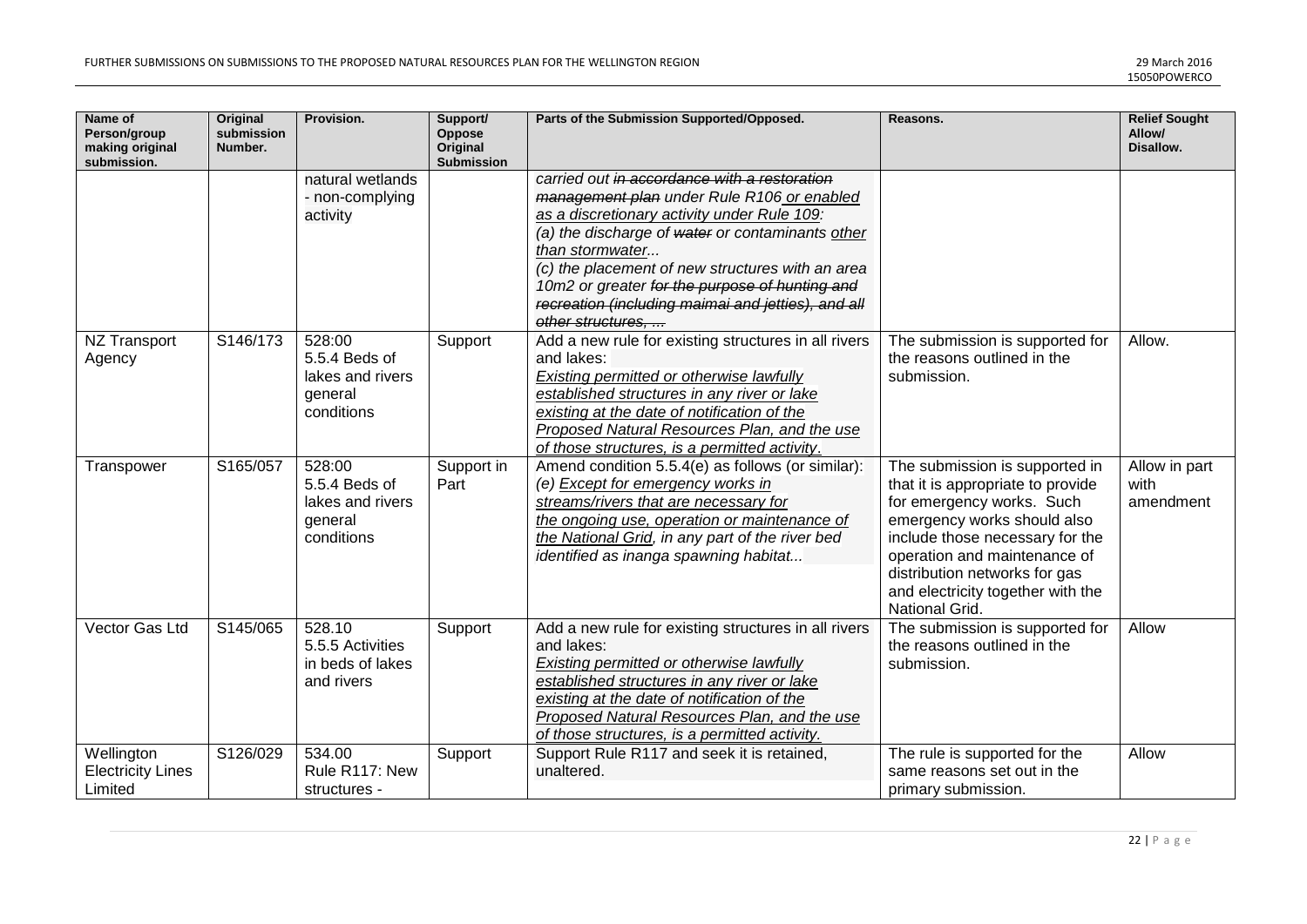| Name of<br>Person/group<br>making original<br>submission.                      | <b>Original</b><br>submission<br>Number. | Provision.                                                                                    | Support/<br>Oppose<br>Original<br><b>Submission</b> | Parts of the Submission Supported/Opposed.                                                                                                                                                                                                                                                                                                                                                                                                                                                                                                                                                                                         | Reasons.                                                                                                                                                                                                                                                                                                                                                                                                                                                                                                                                                                                                                                                                                                                                                                                                                                                                                                                 | <b>Relief Sought</b><br>Allow/<br>Disallow. |
|--------------------------------------------------------------------------------|------------------------------------------|-----------------------------------------------------------------------------------------------|-----------------------------------------------------|------------------------------------------------------------------------------------------------------------------------------------------------------------------------------------------------------------------------------------------------------------------------------------------------------------------------------------------------------------------------------------------------------------------------------------------------------------------------------------------------------------------------------------------------------------------------------------------------------------------------------------|--------------------------------------------------------------------------------------------------------------------------------------------------------------------------------------------------------------------------------------------------------------------------------------------------------------------------------------------------------------------------------------------------------------------------------------------------------------------------------------------------------------------------------------------------------------------------------------------------------------------------------------------------------------------------------------------------------------------------------------------------------------------------------------------------------------------------------------------------------------------------------------------------------------------------|---------------------------------------------|
|                                                                                |                                          | permitted<br>activity                                                                         |                                                     |                                                                                                                                                                                                                                                                                                                                                                                                                                                                                                                                                                                                                                    |                                                                                                                                                                                                                                                                                                                                                                                                                                                                                                                                                                                                                                                                                                                                                                                                                                                                                                                          |                                             |
| Chorus NZ<br>Limited,<br><b>Spark New</b><br><b>Zealand Trading</b><br>Limited | S144/027,<br>S98/026                     | 534.00<br>Rule R117: New<br>structures -<br>permitted<br>activity                             | Support                                             | Retain Rule R117 in its current form.                                                                                                                                                                                                                                                                                                                                                                                                                                                                                                                                                                                              | The submission is supported for<br>the reasons outlined in the<br>submission.                                                                                                                                                                                                                                                                                                                                                                                                                                                                                                                                                                                                                                                                                                                                                                                                                                            | Support                                     |
| Transpower NZ<br>Ltd                                                           | S165/063                                 | 537:00<br><b>Rule R120:</b><br>Minor sand and<br>gravel extraction<br>- permitted<br>activity | Support in<br>part /<br>Oppose in<br>part           | Amend Rule R120 as follows:<br>The excavation or other disturbance of the bed<br>of a river for the purpose of extracting gravel or<br>other bed material, including any associated: (a)<br>deposition on the river or lake bed is a permitted<br>activity, provided the following conditions are<br>met:<br>(h) the extraction site shall be set back more<br>than 150m upstream from any established water<br>level recorder, more than 50m upstream or<br>downstream from any established weir, ford,<br>culvert, bridge, dam, surface water intake<br>structure or National Grid support structure,<br>network utility pole or | Powerco agrees the rule needs<br>to be amended. However, it<br>does not consider the<br>suggested amendment in its<br>current form is appropriate. For<br>example it is not clear what or<br>why National Grid support<br>structures are different from any<br>other utility structure. The<br>relevant policy, Policy 103,<br>seeks to manage the extraction<br>of sand and gravel so that the<br>extraction does not result in an<br>increase in erosion of existing<br>structures. This policy approach<br>provides for the protection of all<br>existing structures in the beds of<br>lakes or rivers, and would apply<br>to Powerco's existing gas<br>distribution network where it<br>crosses under rivers e.g. the<br>Hutt River or its overhead<br>electricity distribution network in<br>the Wairarapa. Powerco is not<br>opposed to some form of<br>recognition for the National<br>Grid, or other electricity | Allow in part                               |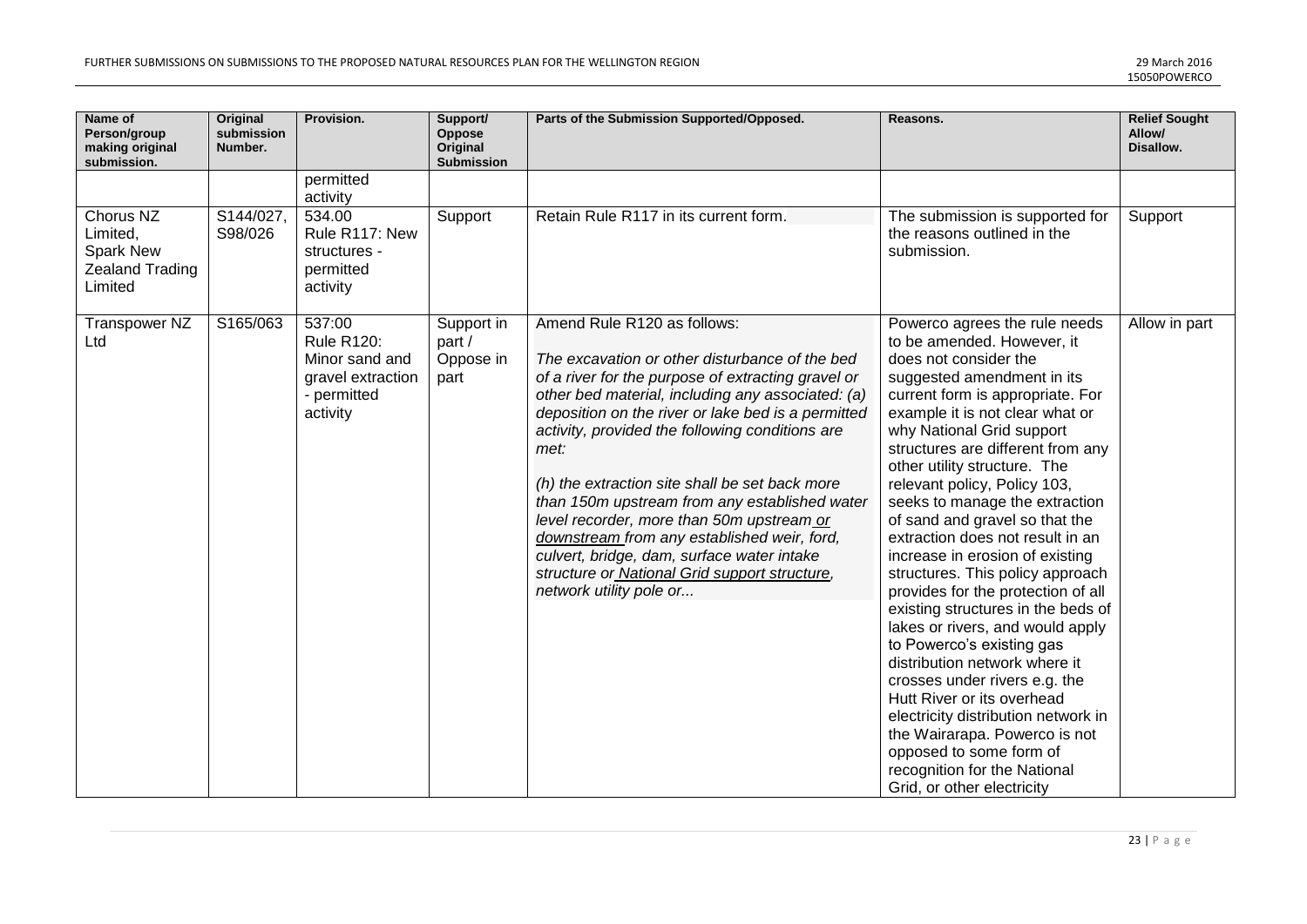| Name of<br>Person/group<br>making original<br>submission. | <b>Original</b><br>submission<br>Number. | Provision.                                                                       | Support/<br>Oppose<br>Original<br><b>Submission</b> | Parts of the Submission Supported/Opposed.                                                | Reasons.                                                                                                                                                                                                                                                                                                                                                                                                                                                                                                                                                                               | <b>Relief Sought</b><br>Allow/<br>Disallow. |
|-----------------------------------------------------------|------------------------------------------|----------------------------------------------------------------------------------|-----------------------------------------------------|-------------------------------------------------------------------------------------------|----------------------------------------------------------------------------------------------------------------------------------------------------------------------------------------------------------------------------------------------------------------------------------------------------------------------------------------------------------------------------------------------------------------------------------------------------------------------------------------------------------------------------------------------------------------------------------------|---------------------------------------------|
|                                                           |                                          |                                                                                  |                                                     |                                                                                           | infrastructure but notes such<br>crossings may even include<br>underground cables. The rule<br>should be amended to ensure<br>greater clarity and consistency<br>with the policy approach. This<br>could be achieved by deleting<br>the words 'pole or pylon' and<br>replacing them with<br>'structure' and referencing the<br>National Grid more generically<br>so the rule reads as follows '<br>surface water intake structure.<br><b>National Grid support structure</b><br>or network utility structure pole<br>or pylon-including those for the<br>National Grid, and more than' |                                             |
| Wellington<br><b>Electricity Lines</b><br>Limited         | S126/031                                 | 539.00<br><b>Rule R122:</b><br>Removing<br>vegetation -<br>permitted<br>activity | Support                                             | Support Rule R122 and seek it, and particularly<br>condition (m), is retained, unaltered. | The rule is supported for the<br>same reasons set out in the<br>primary submission.                                                                                                                                                                                                                                                                                                                                                                                                                                                                                                    | Allow                                       |
| <b>Transpower NZ</b><br>Ltd                               | S165/064                                 | 539.00<br><b>Rule R122:</b><br>Removing<br>vegetation -<br>permitted<br>activity | Support                                             | Retain Rule R122.                                                                         | The submission is supported for<br>the reasons set out in the<br>submission.                                                                                                                                                                                                                                                                                                                                                                                                                                                                                                           | Allow                                       |
| Porirua City<br>Council                                   | S163/123                                 | 541.00<br><b>Rule R124:</b><br>Entry or<br>passage over<br>bed (excluding        | Support                                             | Amend Rule R124 to provide an exemption for<br>essential maintenance and emergency works. | The submission is supported for<br>the reasons outlined in the<br>submission.                                                                                                                                                                                                                                                                                                                                                                                                                                                                                                          | Allow                                       |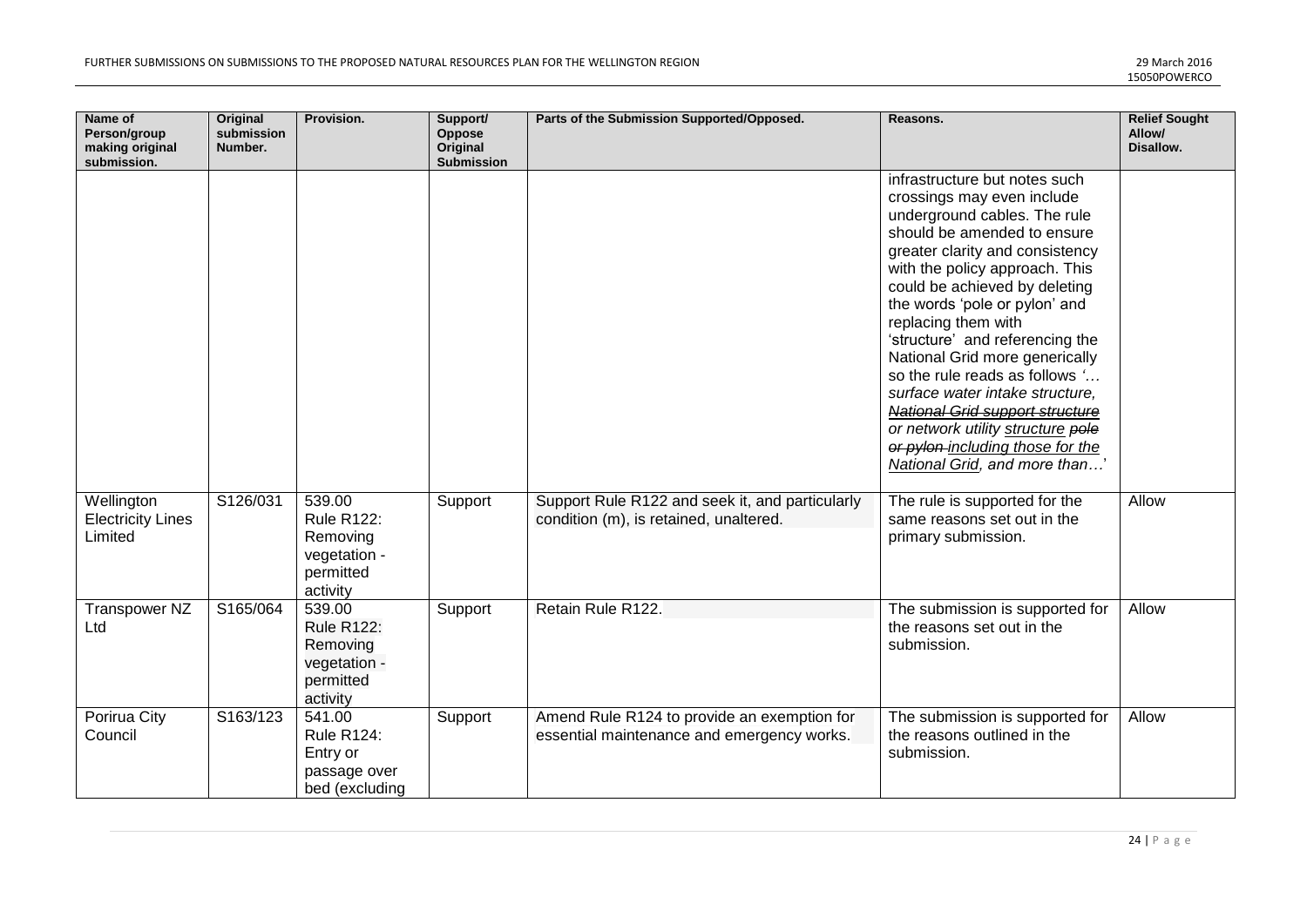| Name of<br>Person/group<br>making original<br>submission. | <b>Original</b><br>submission<br>Number. | Provision.                                                                                                                                            | Support/<br><b>Oppose</b><br>Original<br><b>Submission</b> | Parts of the Submission Supported/Opposed.                                                                                                                                                                                                                                                                                                                                                                                                                                                                                                                                                                                                                                                                                                | Reasons.                                                                      | <b>Relief Sought</b><br>Allow/<br>Disallow. |
|-----------------------------------------------------------|------------------------------------------|-------------------------------------------------------------------------------------------------------------------------------------------------------|------------------------------------------------------------|-------------------------------------------------------------------------------------------------------------------------------------------------------------------------------------------------------------------------------------------------------------------------------------------------------------------------------------------------------------------------------------------------------------------------------------------------------------------------------------------------------------------------------------------------------------------------------------------------------------------------------------------------------------------------------------------------------------------------------------------|-------------------------------------------------------------------------------|---------------------------------------------|
|                                                           |                                          | livestock<br>access) -<br>permitted<br>activity                                                                                                       |                                                            |                                                                                                                                                                                                                                                                                                                                                                                                                                                                                                                                                                                                                                                                                                                                           |                                                                               |                                             |
| NZ Transport<br>Agency                                    | S146/180                                 | 541.00<br><b>Rule R124:</b><br>Entry or<br>passage over<br>bed (excluding<br>livestock<br>access) -<br>permitted<br>activity                          | Support                                                    | Amend Rule 124 to be inclusive of other uses of<br>rivers and lakes such as disturbance and<br>deposition which cannot be avoided when<br>driving over the bed.                                                                                                                                                                                                                                                                                                                                                                                                                                                                                                                                                                           | The submission is supported for<br>the reasons outlined in the<br>submission. | Allow                                       |
| <b>NZ Transport</b><br>Agency                             | S146/181                                 | 542.00<br><b>Rule R125:</b><br>Structures within<br>a site identified<br>in Schedule C<br>(mana whenua)<br>- restricted<br>discretionary<br>activity. | Support                                                    | Amend Rule R125 as follows:<br>The placement or construction and subsequent<br>use of a river crossing structure, a culvert, new<br>small dam, or other small structure that that is<br>fixed in, on, over or under the bed of a river<br>within a site identified in Schedule C (mana<br>whenua), including any associated:<br>(I) unless the structure and use is associated<br>with the use, operation, maintenance, upgrade<br>or development of regionally significant<br>infrastructure in which case $(h) - (k)$ do not<br>apply.<br>Matters for discretion:<br>1. Effects on sites with significant mana whenua<br>values.<br>2. The functional need and operational<br>requirements of regionally significant<br>infrastructure. | The submission is supported for<br>the reasons outlined in the<br>submission. | Allow                                       |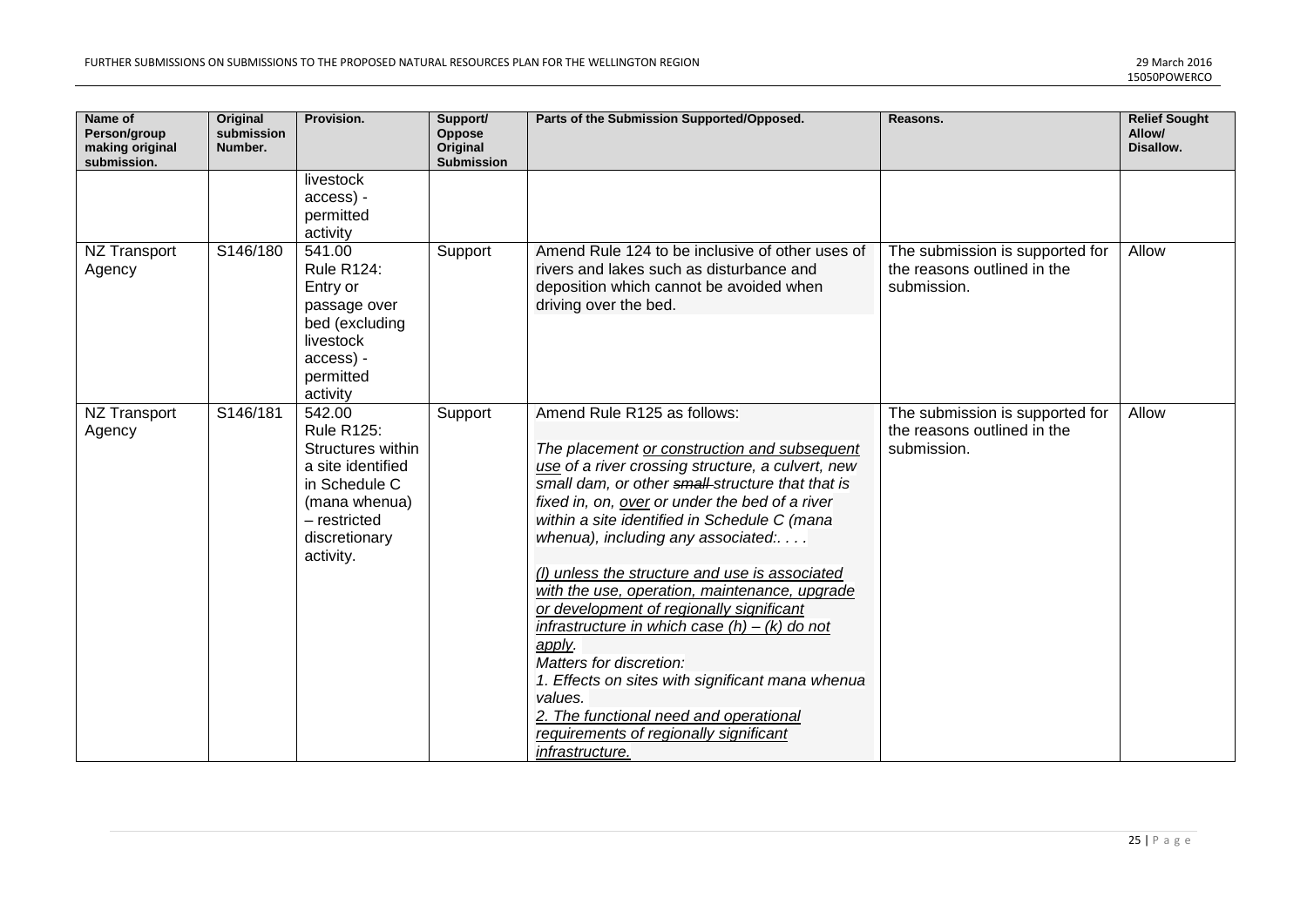| Name of<br>Person/group<br>making original<br>submission.                       | <b>Original</b><br>submission<br>Number. | Provision.                                                                                                              | Support/<br>Oppose<br>Original<br>Submission | Parts of the Submission Supported/Opposed.                                                                                                                                                                                                                                                             | Reasons.                                                                                                                                                                                                              | <b>Relief Sought</b><br>Allow/<br>Disallow. |
|---------------------------------------------------------------------------------|------------------------------------------|-------------------------------------------------------------------------------------------------------------------------|----------------------------------------------|--------------------------------------------------------------------------------------------------------------------------------------------------------------------------------------------------------------------------------------------------------------------------------------------------------|-----------------------------------------------------------------------------------------------------------------------------------------------------------------------------------------------------------------------|---------------------------------------------|
| Vector Gas Ltd                                                                  | S145/067                                 | 546.00<br>Rule R129: All<br>other activities in<br>river and lake<br>beds -<br>discretionary<br>activity                | Support                                      | Retain Rule 129                                                                                                                                                                                                                                                                                        | The submission is supported for<br>the reasons outlined in the<br>submission.                                                                                                                                         | Allow                                       |
| Vector Gas Ltd                                                                  | S145/069                                 | 559.00<br>Rule R142: All<br>other take and<br>use -<br>discretionary<br>activity                                        | Support                                      | Retain Rule 142                                                                                                                                                                                                                                                                                        | The submission is supported for<br>the reasons outlined in the<br>submission.                                                                                                                                         | Allow                                       |
| Vector Gas Ltd                                                                  | S145/072                                 | 565.00<br><b>Rule R148:</b><br>Drilling,<br>construction or<br>alteration of any<br>bore -<br>discretionary<br>activity | Support                                      | Amend Rule 148<br>The use of land and the associated diversion<br>and discharge of water or                                                                                                                                                                                                            | The submission is supported for<br>the reasons outlined in the<br>submission.                                                                                                                                         | Allow                                       |
| Chorus NZ<br>Limited,<br><b>Spark New</b><br><b>Zealand Trading</b><br>Limited. | S144/028,<br>S98/027.                    | 566.00<br>5.7.2: Coastal<br>Management<br>General<br>Conditions                                                         | Support                                      | Amend Coastal Management General Condition<br>5.7.2 (c) as follows:<br>(c) there is no disturbance of the foreshore or<br>seabed to a depth greater than-0.5m 2.0m below<br>the seabed or foreshore within the Hutt Valley<br>Aquifer Zone shown on Map 30, and                                        | The submission is supported in<br>that it more appropriately<br>provides for activities to occur<br>beneath the seabed or<br>foreshore within the Hutt Valley<br>Aquifer zone.                                        | Allow                                       |
| Powerco,<br>The Oil<br>Companies.                                               | S29/054,<br>S55/063.                     | 567:00.<br><b>Rule R149:</b><br>Maintenance or<br>repair of<br>structures-<br>permitted<br>activity                     | Support in<br>part                           | Retain Rule R149 with the following<br>modifications:<br>The maintenance or repair of a structure and the<br>maintenance repair and replacement of any<br>services attached to a structure in the coastal<br>marine area, including any associated:<br>is a permitted activity, provided the following | The submissions are supported<br>in that they seek amendment to<br>the rule to clarify whether or<br>not it applies to services<br>attached to structures.<br>However rather than using the<br>term 'services' in the | Allow with<br>amendment                     |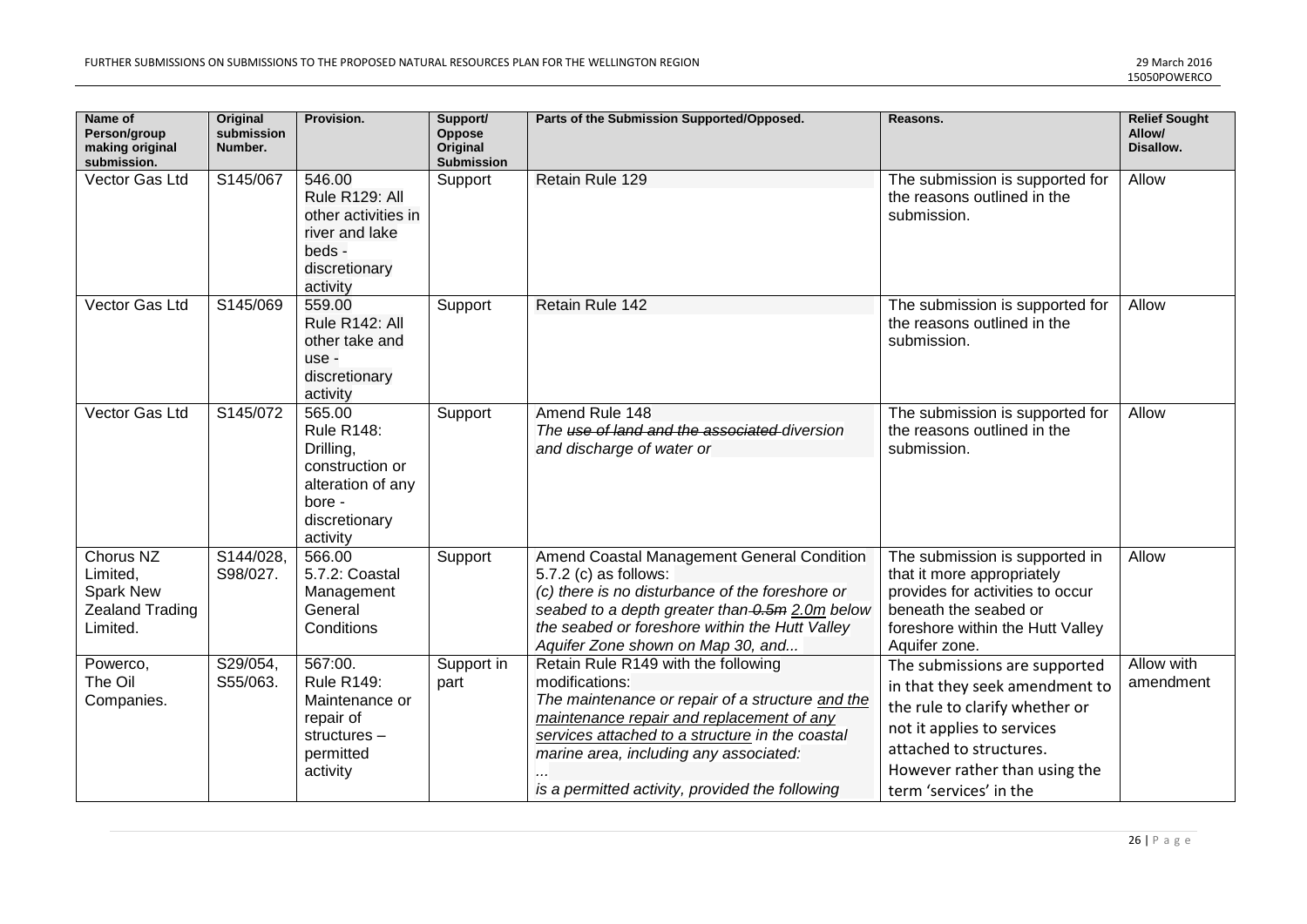| Name of<br>Person/group<br>making original<br>submission.               | Original<br>submission<br>Number. | Provision.                                                                                                                       | Support/<br><b>Oppose</b><br>Original<br><b>Submission</b> | Parts of the Submission Supported/Opposed.                                                                                                                                                                                                                                                                                                                                                                                                                                                                                                                                                                                                                                                                                                                                                 | Reasons.                                                                                                                                                                                                                                                                                                                                                                                                                                                                                                                               | <b>Relief Sought</b><br>Allow/<br>Disallow. |
|-------------------------------------------------------------------------|-----------------------------------|----------------------------------------------------------------------------------------------------------------------------------|------------------------------------------------------------|--------------------------------------------------------------------------------------------------------------------------------------------------------------------------------------------------------------------------------------------------------------------------------------------------------------------------------------------------------------------------------------------------------------------------------------------------------------------------------------------------------------------------------------------------------------------------------------------------------------------------------------------------------------------------------------------------------------------------------------------------------------------------------------------|----------------------------------------------------------------------------------------------------------------------------------------------------------------------------------------------------------------------------------------------------------------------------------------------------------------------------------------------------------------------------------------------------------------------------------------------------------------------------------------------------------------------------------------|---------------------------------------------|
|                                                                         |                                   |                                                                                                                                  |                                                            | conditions are met:<br>(f) the maintenance and repair of the structure or<br>service is contained within the form of the<br>existing structure and there is no increase in<br>length, width, or height of the existing structure<br>(except for increases for the purposes of<br>replacement, removal and alterations of<br>existing services attached to structures) aerial<br>telecommunications cables where these<br>activities will not result in increases in design<br>voltage and the new or altered cables will not be<br>lower in height above the foreshore or seabed),<br>and<br>(g) for structures identified in Schedule E1<br>(heritage structures) the materials used for<br>maintenance and repair of the structure and/or<br>service shall match the existing structures | amendment it may be more<br>appropriate to use the term<br>'infrastructure'. The use of the<br>term infrastructure within Rule<br>149 would be consistent with<br>its use throughout the plan. The<br>scope for this amendment is<br>found in the submissions of<br>Powerco and the Oil<br>Companies, which seek to make<br>consequential amendments as<br>required. This change would<br>not alter the intent of the<br>submission but would rather<br>promote a consistent drafting<br>approach.                                     |                                             |
| Chorus NZ<br>Limited,<br>Spark New<br><b>Zealand Trading</b><br>Limited | S144/029,<br>S98/028              | 568.00<br>Rule R150 and<br>R <sub>161</sub> : Minor<br>Additions or<br>Alterations to<br>Structures-<br>Permitted<br>Activities. | Support                                                    | Amend R150: to clearly define thresholds for<br>minor additions or alterations to structures.                                                                                                                                                                                                                                                                                                                                                                                                                                                                                                                                                                                                                                                                                              | The submission is supported<br>insofar as there may be a need<br>to more clearly define the<br>thresholds for minor additions or<br>alterations to structures or any<br>infrastructure (services)<br>attached to structures within the<br>coastal marine area, and to<br>have a clear and unambiguous<br>regulatory framework in place.<br>It is noted that Rule 161 does<br>not cross reference Rules 150<br>or 151, when it should. That<br>consequential change should be<br>made ('not permitted by R150,<br>R151 or R156) for the | Allow                                       |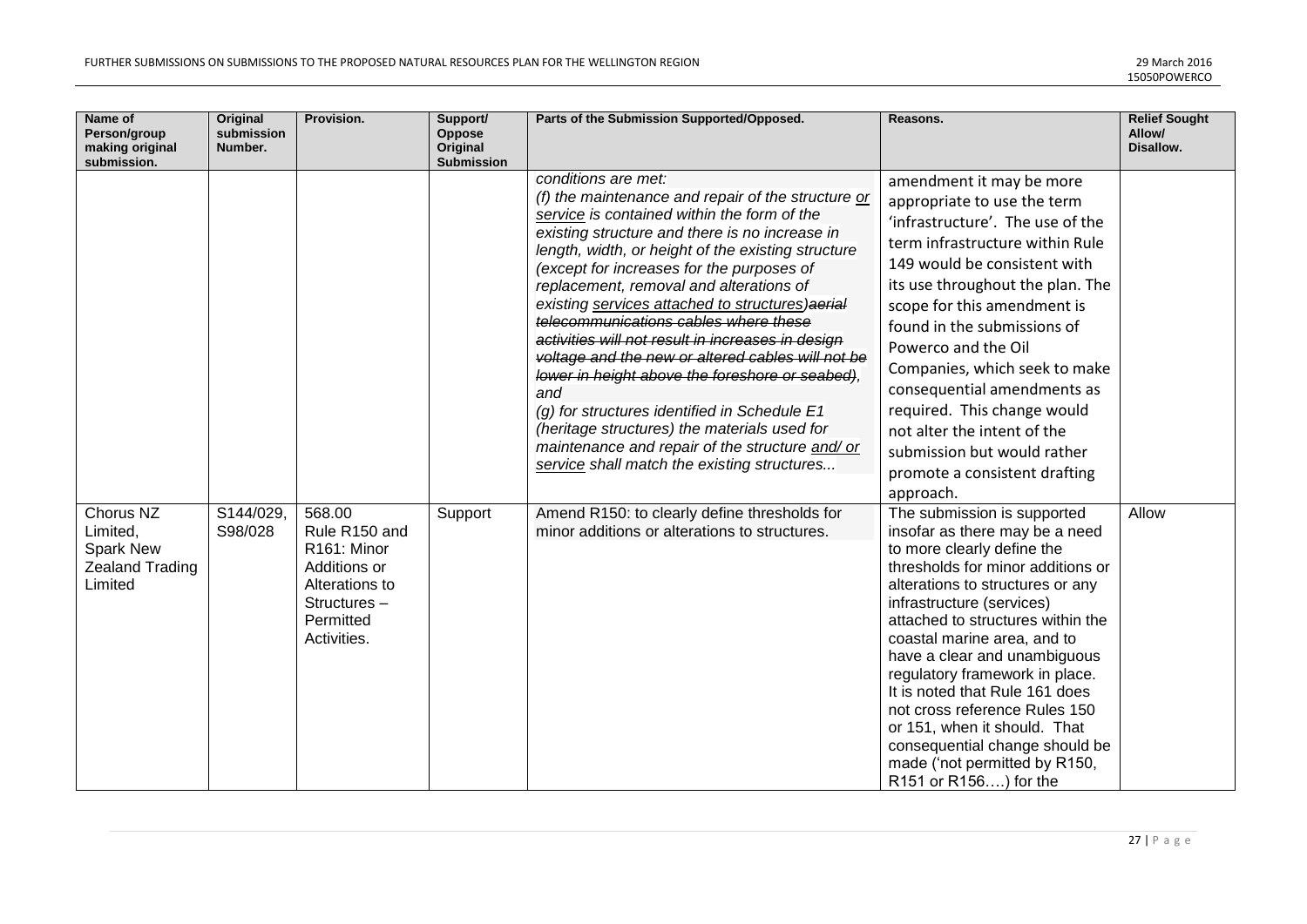| Name of<br>Person/group<br>making original<br>submission. | <b>Original</b><br>submission<br>Number. | Provision.                                                                                                                       | Support/<br>Oppose<br>Original<br><b>Submission</b> | Parts of the Submission Supported/Opposed.                                                                                                                                                                                                                                                                                                                                                | Reasons.                                                                                                                                                                                 | <b>Relief Sought</b><br>Allow/<br>Disallow. |
|-----------------------------------------------------------|------------------------------------------|----------------------------------------------------------------------------------------------------------------------------------|-----------------------------------------------------|-------------------------------------------------------------------------------------------------------------------------------------------------------------------------------------------------------------------------------------------------------------------------------------------------------------------------------------------------------------------------------------------|------------------------------------------------------------------------------------------------------------------------------------------------------------------------------------------|---------------------------------------------|
|                                                           |                                          |                                                                                                                                  |                                                     |                                                                                                                                                                                                                                                                                                                                                                                           | reasons outlined in the<br>submission.                                                                                                                                                   |                                             |
| Porirua City<br>Council                                   | S163/131                                 | 569.00<br><b>Rule R151:</b><br>Additions or<br>alterations to<br>structures -<br>controlled<br>activity                          | Support                                             | Rule R151: Additions or alterations to structures<br>- controlled activity                                                                                                                                                                                                                                                                                                                | Rule 151 is an appropriate tool<br>to provide for activities in the<br>coastal marine area that meet<br>certain conditions and which are<br>not provided for as permitted<br>activities. | Allow                                       |
| NZ Transport<br>Agency                                    | S146/197                                 | 570.00<br><b>Rule R152:</b><br>Removal or<br>demolition of<br>structures or<br>part of a<br>structure -<br>permitted<br>activity | Support                                             | Amend Rule 152:<br>The removal or demolition of a structure or part<br>of a structure, in the coastal marine area<br>including any associated: $\dots$ (h) the structure<br>or part of the structure is completely removed<br>from the coastal marine area, and $(k)$ the activity<br>shall comply with the coastal management<br>general conditions specified above in Section<br>5.7.2. | The submission is supported for<br>the reasons outlined in the<br>submission.                                                                                                            | Allow                                       |
| <b>NZ Transport</b><br>Agency                             | S146/201                                 | 571.10<br>5.7.5 New and<br>replacement<br>structures<br>(including<br>temporary<br>structures)                                   | Support.                                            | Add a new rule: to provide for new structures,<br>additions or alterations to a structure and the<br>associated use of the structure inside a site of<br>significance as a discretionary activity where<br>there is a functional and operational need.                                                                                                                                    | The submission is supported for<br>the reasons outlined in the<br>submission.                                                                                                            | Allow.                                      |
| <b>NZ Transport</b><br>Agency                             | S146/199                                 | 573.00.<br>New Temporary<br>Structures-<br>restricted<br>discretionary<br>activity.                                              | Support                                             | Amend Rule 155 to include a new matter for<br>discretion: 11. whether the structure is<br>associated with the use, operation,<br>maintenance, upgrading or development of<br>regionally significant infrastructure                                                                                                                                                                        | The submission is supported for<br>the reasons outlined in the<br>submission.                                                                                                            | Allow                                       |
| Chorus NZ<br>Limited,                                     | S144/030,<br>S98/029                     | 579.00<br>Rule R161: New<br>structures,                                                                                          | Support                                             | Amend R161: to clearly define thresholds for<br>minor additions or alterations to structures.                                                                                                                                                                                                                                                                                             | The submission is supported for<br>the reasons outlined in the<br>submission.                                                                                                            | Allow                                       |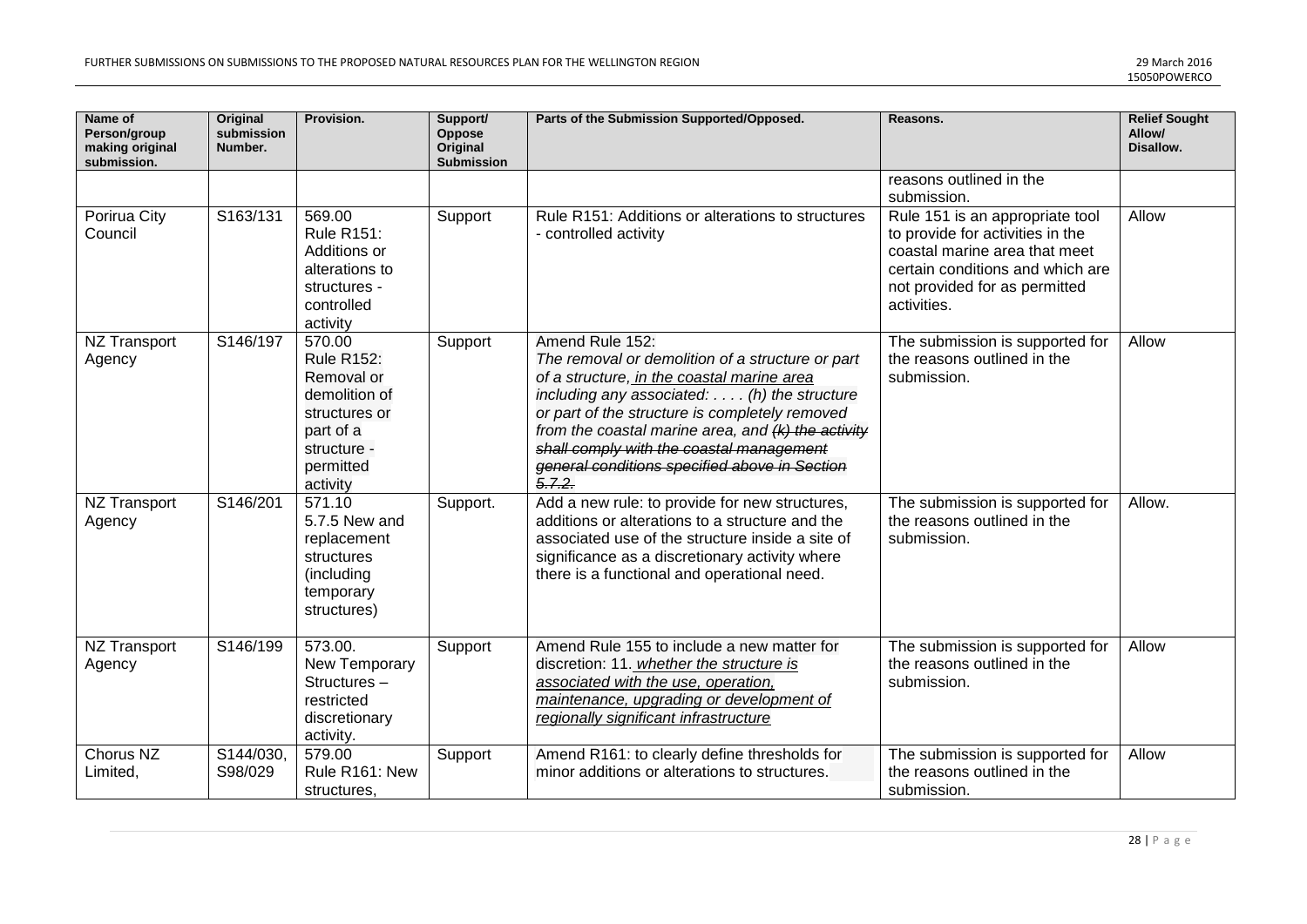| Name of<br>Person/group<br>making original<br>submission.               | <b>Original</b><br>submission<br>Number. | Provision.                                                                                                                                                | Support/<br>Oppose<br>Original<br><b>Submission</b> | Parts of the Submission Supported/Opposed.                                                                                                                                                                                                                                                                                                                                                                                                     | Reasons.                                                                                                                    | <b>Relief Sought</b><br>Allow/<br>Disallow. |
|-------------------------------------------------------------------------|------------------------------------------|-----------------------------------------------------------------------------------------------------------------------------------------------------------|-----------------------------------------------------|------------------------------------------------------------------------------------------------------------------------------------------------------------------------------------------------------------------------------------------------------------------------------------------------------------------------------------------------------------------------------------------------------------------------------------------------|-----------------------------------------------------------------------------------------------------------------------------|---------------------------------------------|
| Spark New<br><b>Zealand Trading</b><br>Limited                          |                                          | additions or<br>alterations to<br>structures<br>outside sites of<br>significance -<br>discretionary<br>activity                                           |                                                     |                                                                                                                                                                                                                                                                                                                                                                                                                                                |                                                                                                                             |                                             |
| Chorus NZ<br>Limited,<br>Spark New<br><b>Zealand Trading</b><br>Limited | S144/031,<br>S98/030                     | 580.00<br>Rule R162: New<br>structures,<br>additions or<br>alterations to<br>structures inside<br>sites of<br>significance -<br>non-complying<br>activity | Support                                             | Amend R162:<br>A new structure, addition or alteration to a<br>structure and the associated use of the structure<br>outside a site or habitat                                                                                                                                                                                                                                                                                                  | The submission is supported for<br>the reasons outlined in the<br>submission.                                               | Allow                                       |
| <b>NZ Transport</b><br>Agency                                           | S146/202                                 | 580.00<br>Rule R162: New<br>structures,<br>additions or<br>alterations to<br>structures inside<br>sites of<br>significance -<br>non-complying<br>activity | Support                                             | Retain Rule 162, subject to providing for a new<br>rule managing new structures, additions or<br>alterations to a structure and the associated use<br>of the structure inside a site or habitat identified<br>in Schedule C (mana whenua), Schedule F4<br>(coastal sites), Schedule F5 (coastal habitats) or<br>Schedule J (geological features) in the coastal<br>marine area where associated with regionally<br>significant infrastructure. | The submission is supported in<br>that it seeks to provide for<br>regionally significant<br>infrastructure within the rule. | Allow                                       |
| Minister of<br>Conservation                                             | S75/169                                  | 581.00<br><b>Rule R163:</b><br>Replacement of<br>structure or<br>parts of<br>structures -<br>permitted<br>activity                                        | Support                                             | Add Replacement of Parts of Structures to Rule<br>R164.                                                                                                                                                                                                                                                                                                                                                                                        | The submission is supported for<br>the reasons outlined in the<br>submission.                                               | Allow                                       |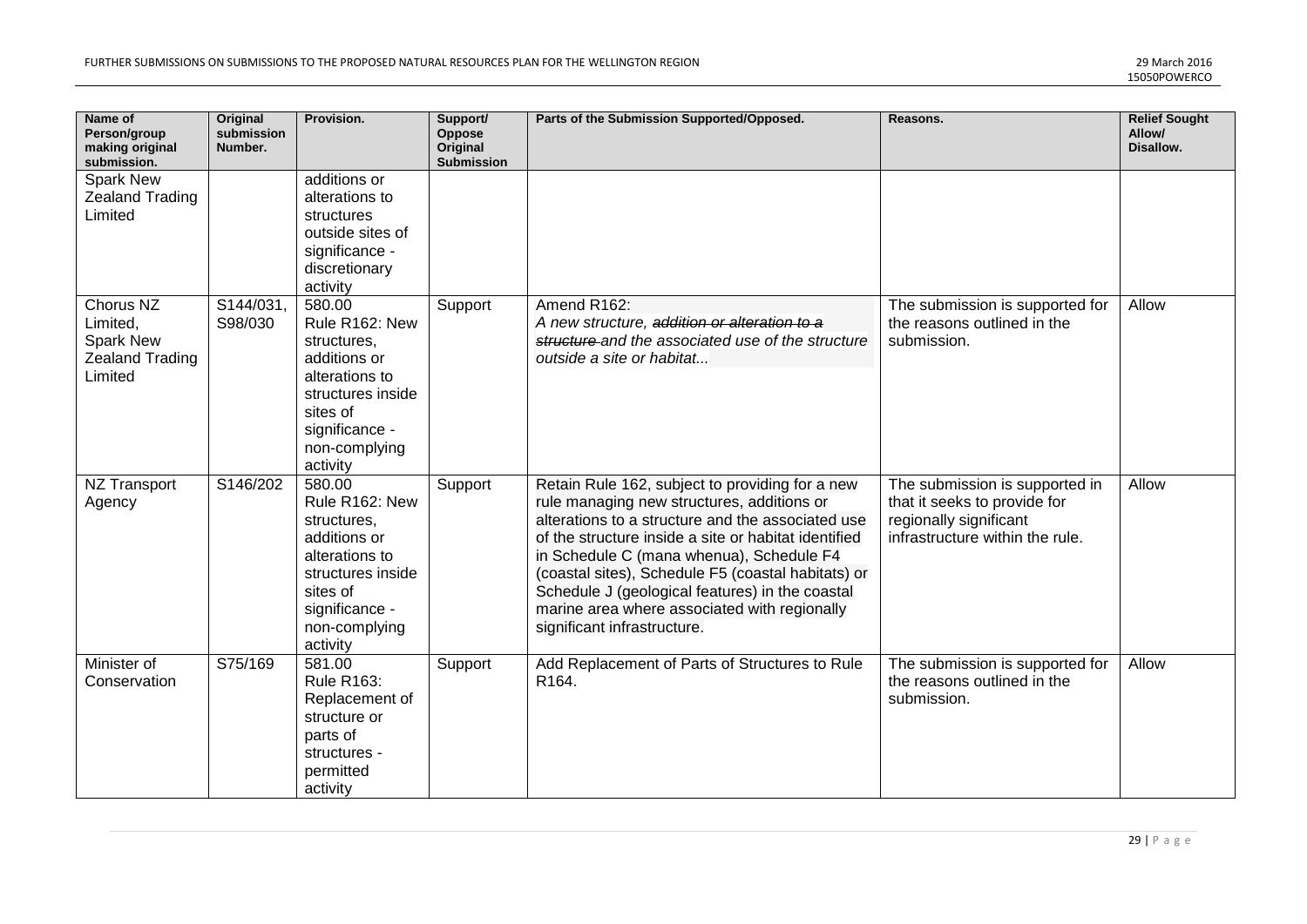| Name of<br>Person/group<br>making original<br>submission. | <b>Original</b><br>submission<br>Number. | Provision.                                                                                               | Support/<br>Oppose<br>Original<br>Submission | Parts of the Submission Supported/Opposed.                                                                                                                                                                                                          | Reasons.                                                                                                                                                                                                                                                                                                                                                                                                                                                                                                                                                                                                    | <b>Relief Sought</b><br>Allow/<br>Disallow. |
|-----------------------------------------------------------|------------------------------------------|----------------------------------------------------------------------------------------------------------|----------------------------------------------|-----------------------------------------------------------------------------------------------------------------------------------------------------------------------------------------------------------------------------------------------------|-------------------------------------------------------------------------------------------------------------------------------------------------------------------------------------------------------------------------------------------------------------------------------------------------------------------------------------------------------------------------------------------------------------------------------------------------------------------------------------------------------------------------------------------------------------------------------------------------------------|---------------------------------------------|
| Minister of<br>Conservation                               | S75/170                                  | 582.00<br><b>Rule R164:</b><br>Replacement of<br>structures -<br>restricted<br>discretionary<br>activity | Support                                      | Add Replacement of Parts of Structures to Rule<br>R164.                                                                                                                                                                                             | The submission is supported for<br>the reasons outlined in the<br>submission.                                                                                                                                                                                                                                                                                                                                                                                                                                                                                                                               | Allow                                       |
| Powerco,<br>The Oil<br>Companies                          | S29/055,<br>S55/064.                     | 586:00.<br><b>Rule 168</b>                                                                               | Support in<br>part                           | Modify Rule R168 as follows<br>The alteration of a structure or service attached<br>to a structure identified in Schedule E2<br>(wharves and boatsheds) or Schedule E3<br>(navigation aids) in the coastal marine area,<br>including any associated | The submission is supported in<br>that it seeks amendment to the<br>rule. Rather than use the term<br>'services' in the amendment it<br>is appropriate to replace it with<br>'infrastructure'. The use of the<br>term infrastructure within Rule<br>168 is consistent with its use<br>throughout the plan. The scope<br>for this amendment is found in<br>the submissions of Powerco<br>and the Oil Companies, which<br>seek to make consequential<br>amendments as required. This<br>change would not alter the<br>intent of the submission but<br>would rather promote a<br>consistent drafting approach. | Allow in part<br>with<br>amendment          |
| NZ Transport<br>Agency                                    | S146/212                                 | 612.00<br><b>Rule R194:</b><br>Disturbance or<br>damage -<br>discretionary<br>activity                   | Support                                      | Retain Rule R194                                                                                                                                                                                                                                    | The submission is supported for<br>the reasons outlined in the<br>submission.                                                                                                                                                                                                                                                                                                                                                                                                                                                                                                                               | Allow                                       |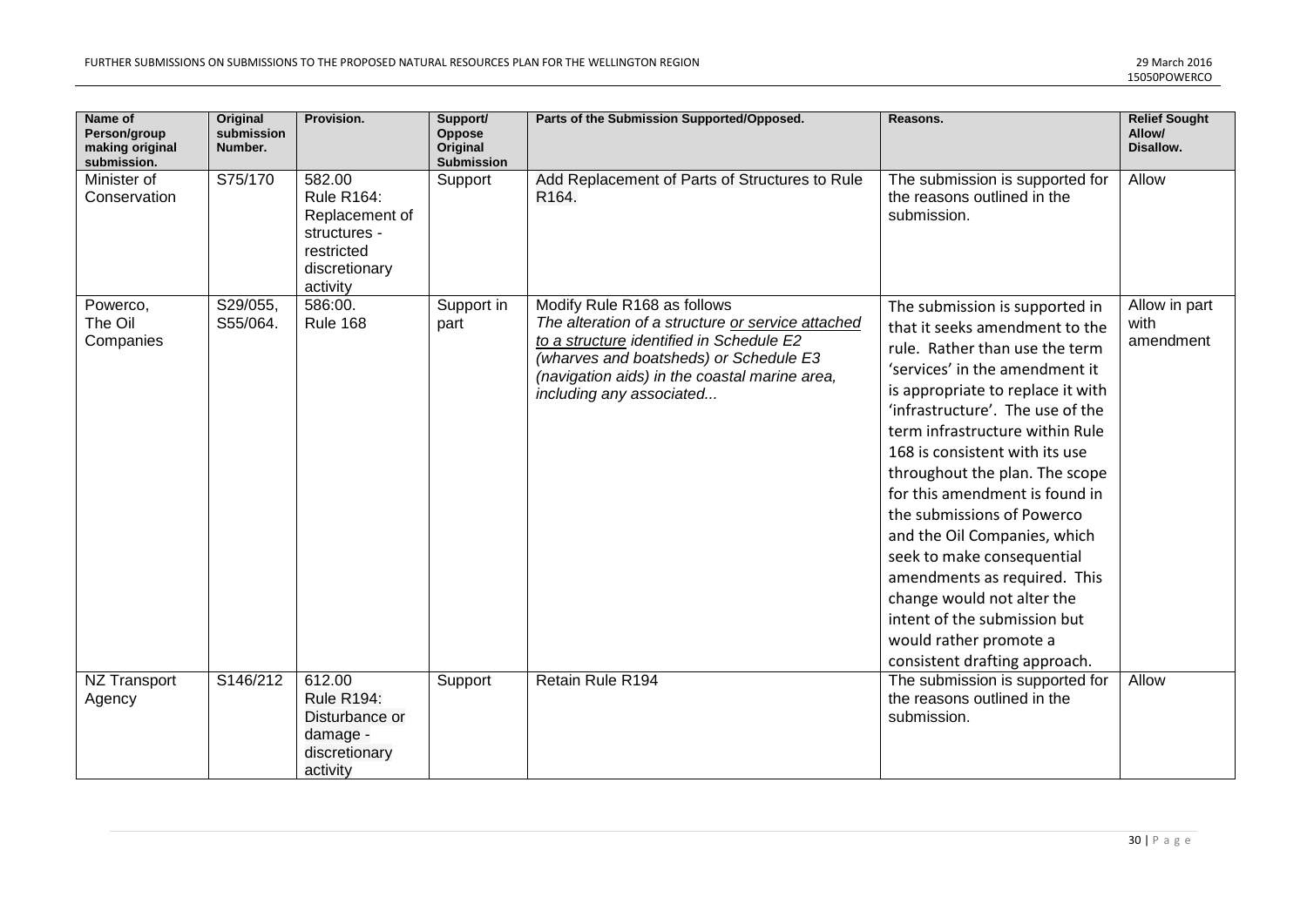| Name of<br>Person/group<br>making original<br>submission. | <b>Original</b><br>submission<br>Number. | Provision.                                                                                                                                 | Support/<br>Oppose<br>Original<br><b>Submission</b> | Parts of the Submission Supported/Opposed.                                                                                                                                                                                                                                                                                                                                                                                                                                                                                                                                                                                                                                     | Reasons.                                                                      | <b>Relief Sought</b><br>Allow/<br>Disallow. |
|-----------------------------------------------------------|------------------------------------------|--------------------------------------------------------------------------------------------------------------------------------------------|-----------------------------------------------------|--------------------------------------------------------------------------------------------------------------------------------------------------------------------------------------------------------------------------------------------------------------------------------------------------------------------------------------------------------------------------------------------------------------------------------------------------------------------------------------------------------------------------------------------------------------------------------------------------------------------------------------------------------------------------------|-------------------------------------------------------------------------------|---------------------------------------------|
| NZ Transport<br>Agency                                    | S146/214                                 | 613.00<br><b>Rule R195:</b><br>Disturbance or<br>damage inside<br>sites of<br>significance -<br>non complying<br>activity                  | Support                                             | Retain Rule 195, subject to providing for<br>disturbance or damage of the foreshore or<br>seabed inside a site of significance where<br>associated with regionally significant<br>infrastructure and where there is a functional or<br>operational requirement.                                                                                                                                                                                                                                                                                                                                                                                                                | The submission is supported for<br>the reasons outlined in the<br>submission. | Allow                                       |
| <b>NZ Transport</b><br>Agency                             | S146/215                                 | 615.00<br>Rule R197<br>Motor vehicles<br>for certain<br>purposes -<br>permitted<br>activity                                                | Support                                             | Amend Rule 197:<br>The disturbance of the foreshore or seabed from<br>motor vehicles in the coastal marine area, for the<br>following purposes: (d) the operation,<br>maintenance, repair, upgrade and<br>development operation of regionally significant<br>infrastructure is a permitted activity, provided the<br>following conditions are met: (e) the vehicle shall<br>take the most direct route, and shall only operate<br>within the area necessary to carry out the activity<br>to ensure minimal disturbance to the foreshore<br>or seabed, and (f) the activity shall comply with<br>the coastal management general conditions<br>specified above in Section 5.7.2. | The submission is supported for<br>the reasons outlined in the<br>submission. | Allow                                       |
| <b>NZ Transport</b><br>Agency                             | S146/216                                 | 622.00<br><b>Rule R204:</b><br>Destruction,<br>damage or<br>disturbance<br>outside sites of<br>significance -<br>discretionary<br>activity | Support                                             | Retain Rule 204.                                                                                                                                                                                                                                                                                                                                                                                                                                                                                                                                                                                                                                                               | The submission is supported for<br>the reasons outlined in the<br>submission. | Allow                                       |
| <b>NZ Transport</b><br>Agency                             | S146/217                                 | 633.10<br>5.7.19<br>Destruction                                                                                                            | Support                                             | Add a new rule or amend rule 204 to specifically<br>provide for destruction, damage or disturbance<br>inside a site of significance as a discretionary                                                                                                                                                                                                                                                                                                                                                                                                                                                                                                                         | The submission is supported for<br>the reasons outlined in the<br>submission. | Allow                                       |